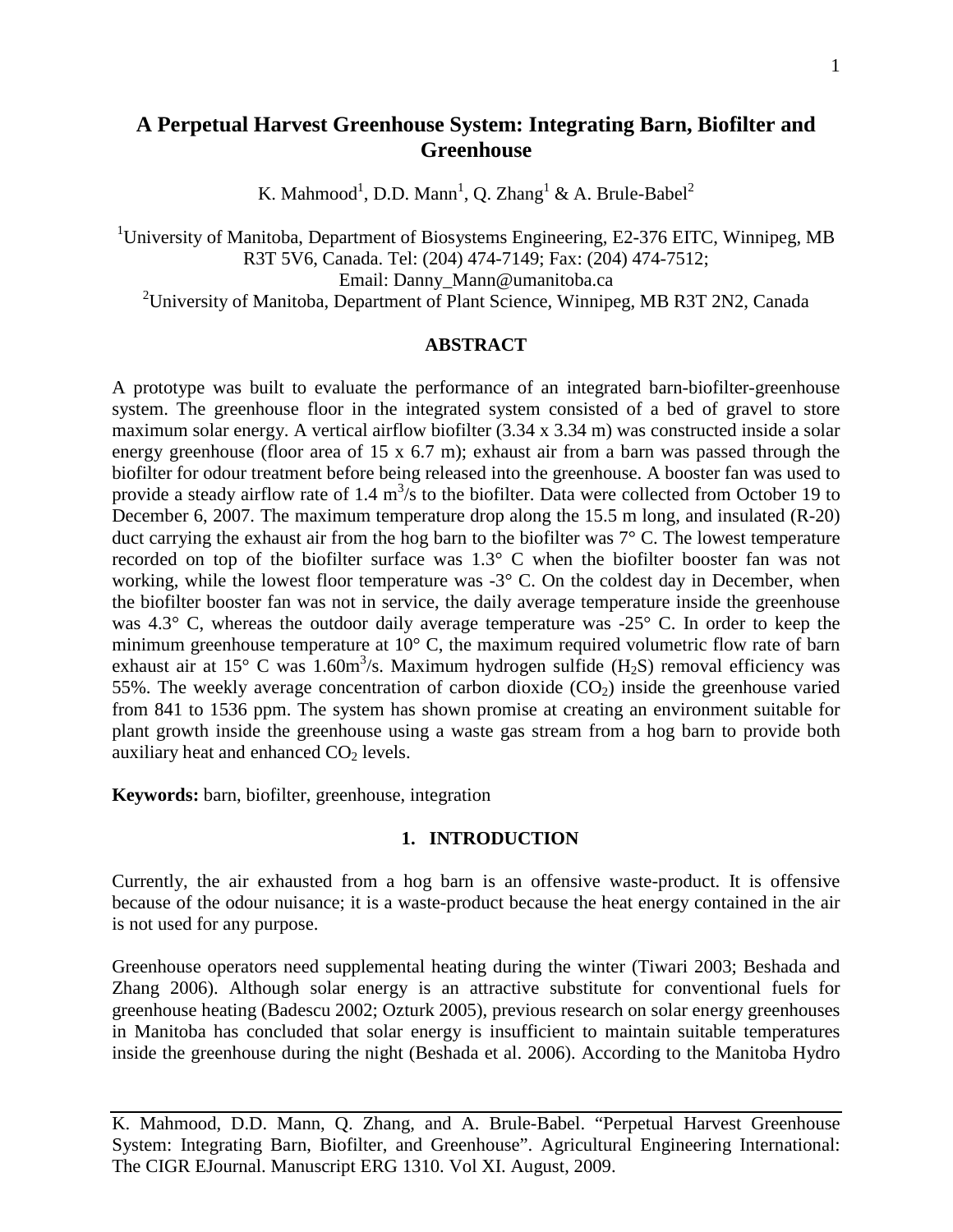statistics, approximately 6.0 x 106 kWh energy was provided to the Manitoba's greenhouse sector in 2005(Manitoba Hydro 2005).

Building a greenhouse next to a hog barn provides an excellent opportunity to use the heat energy in the barn exhaust air to heat the greenhouse, potentially eliminating the need for supplemental heating. However, ducting exhaust air into a greenhouse would create an undesirable work environment. To become acceptable, the odour must be removed from the air stream.

The process of biofiltration is known to obtain high levels of odour reduction in livestock facilities (Nicolai and Janni 1998; Burgess et al. 2001; Hartung et al. 2001; Kennes and Viega 2001). It is a biological process that consists of a reactor packed with filter material on which a biolayer containing a suitable microbial population is formed. When a contaminated air stream is diffused in the biofilter, the pollutants (such as  $CH_4$ ,  $H_2S$ ,  $NH_3$ ) in the stream are adsorbed onto the biolayer and biodegraded to simple end-products such as water and carbon dioxide (Janni et al. 1998; Devinny et al. 1999; Chaudhary et al. 2003). Although biofiltration is a proven technology, cold winter temperatures limit the efficiency that can be obtained with an external biofilter. Mann et al. (2002) concluded that exhaust air from a hog barn contained sufficient heat to prevent an uncovered biofilter bed from freezing during ambient temperatures below -20°C. However, the effectiveness of the biofilter was inconsistent. Placing a biofilter inside a greenhouse should, in theory, provide protection from cold weather conditions.

In addition to heat, plants also require carbon dioxide  $(CO<sub>2</sub>)$  for the process of photosynthesis. Carbon dioxide is a by-product of the respiration (by pigs) that occurs in the barn, and as mentioned before,  $CO<sub>2</sub>$  is also one of the major end-products of the biofiltration process. Consequently, air leaving the barn and passing through a biofilter will have elevated levels of  $CO<sub>2</sub>$  when it enters into the greenhouse environment.

Elevated  $CO<sub>2</sub>$  concentrations are widely expected to enhance the growth and productivity of many greenhouse crops (Kimball 1986; Hinklenton 1988; Allen 1990; Groninger et al. 1996; Schapendonk et al. 2000; Tisserat 2002; Tisserat and Vaughn 2003; Rodgers et al. 2004; Cermak et al. 2005; Phippen et al. 2006). Flowers and vegetable plants show very robust effects of  $CO<sub>2</sub>$ enrichment by increased photosynthesis, dry weight, plant height, and lateral branching under CO2 enrichment (Mortensen 1987; Campbell et al. 1988). Carbohydrate formed in the leaves is eventually used to sustain the growth of the developing fruits; thus increased yield in crops such as cucumber (Peet and Willits 1987; Willits and Peet 1989), tomato (Slack 1986; Willits and Peet 1989; Reinert et al. 1997), and pepper (Hinklenton 1988) are a common result of  $CO<sub>2</sub>$ enrichment. Similarly, production time of lettuce and kohlrabi can be reduced by 15 to 25% under an elevated  $CO_2$  environment (Wittwer and Robb 1964; Hand et al. 1981). Hand and Soffe (1971) recorded 32 to 72% higher tomato yields after six weeks of harvesting when plants were grown in 1200 ppm  $CO<sub>2</sub>$ . There was only a slight increase in the total tomato fruit set with  $CO<sub>2</sub>$ enrichment, but the fruit weight under  $CO<sub>2</sub>$  enrichment was significantly higher (Peet and Willits 1984). Growth and yield responses to enhanced  $CO<sub>2</sub>$  concentration might also be influenced by a wide range of environmental factors including light and humidity (Mortensen 1992; Wong 1993), nutrient status (Israel et al. 1990), and temperature (Sionit et al. 1987 a,b; Idso et al.

K. Mahmood, D.D. Mann, Q. Zhang, and A. Brule-Babel. "Perpetual Harvest Greenhouse System: Integrating Barn, Biofilter, and Greenhouse". Agricultural Engineering International: The CIGR EJournal. Manuscript ERG 1310. Vol XI. August, 2009.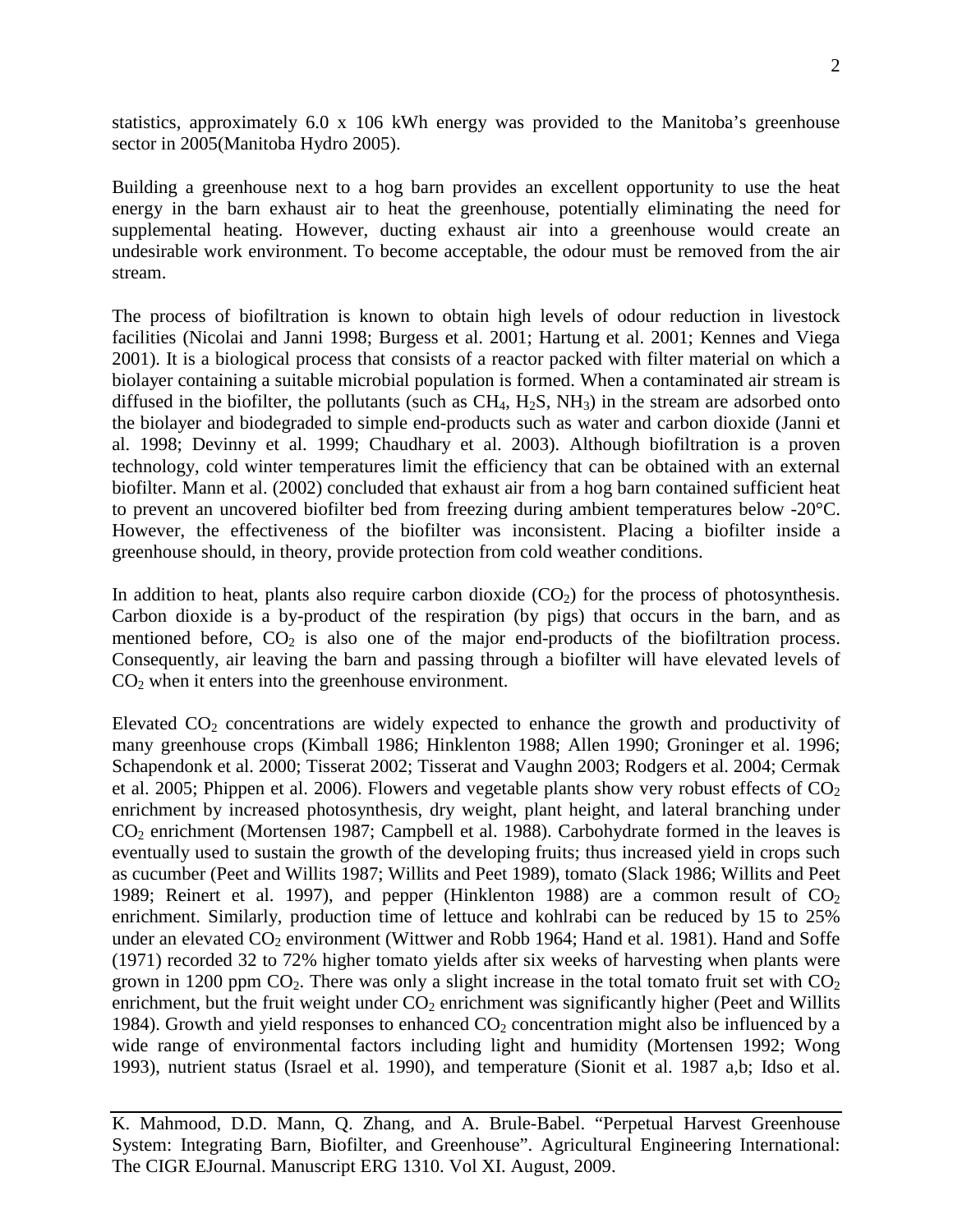1988). High  $CO<sub>2</sub>$  levels can reduce the minimum temperature required by a plant to grow and complete its life-cycle. For example, Sionit et al. (1981) showed that okra was unable to complete its life-cycle in normal  $CO<sub>2</sub>$  at temperatures below 23/17°C (day/night), while okra plants grown in 1000 ppm  $CO<sub>2</sub>$  at 20/14°C (day/night), matured and produced fruit.

The integration of both a biofilter and a greenhouse to a hog barn creates a synergistic system, in which the exhaust air from a hog barn can be used for both nutrients and energy.

The present research took place at the University of Manitoba's Glenlea Research Station (49°N and 97°W). A solar energy greenhouse was built next to a hog barn. An open bed biofilter was constructed inside the greenhouse and an insulated duct carried exhaust air from the barn to the biofilter for odour treatment before introducing it into the greenhouse (Figure 1). The goal was to be able to generate a micro-climate in the headspace above the biofilter that has elevated levels of CO2 and warm temperatures near the roots of the potted plants (i.e., on the biofilter surface).

The main objectives of this research were: i) to evaluate the thermal profile of the integrated barn-biofilter-greenhouse system; ii) to measure the  $H_2S$  reduction as an indicator of biofilter odour removal efficiency; iii) to measure the  $CO<sub>2</sub>$  concentrations that can be generated by the integrated system; iv) to quantify the sources of both energy release and storage in the integrated system; and v) to develop an equation for calculating the required volumetric flow rate of the exhaust air from the hog barn to maintain the interior of a greenhouse at a desired temperature.



Figure 1. Schematic of the integrated barn-biofilter-greenhouse system.

# **2. MATERIALS AND METHODS**

K. Mahmood, D.D. Mann, Q. Zhang, and A. Brule-Babel. "Perpetual Harvest Greenhouse System: Integrating Barn, Biofilter, and Greenhouse". Agricultural Engineering International: The CIGR EJournal. Manuscript ERG 1310. Vol XI. August, 2009.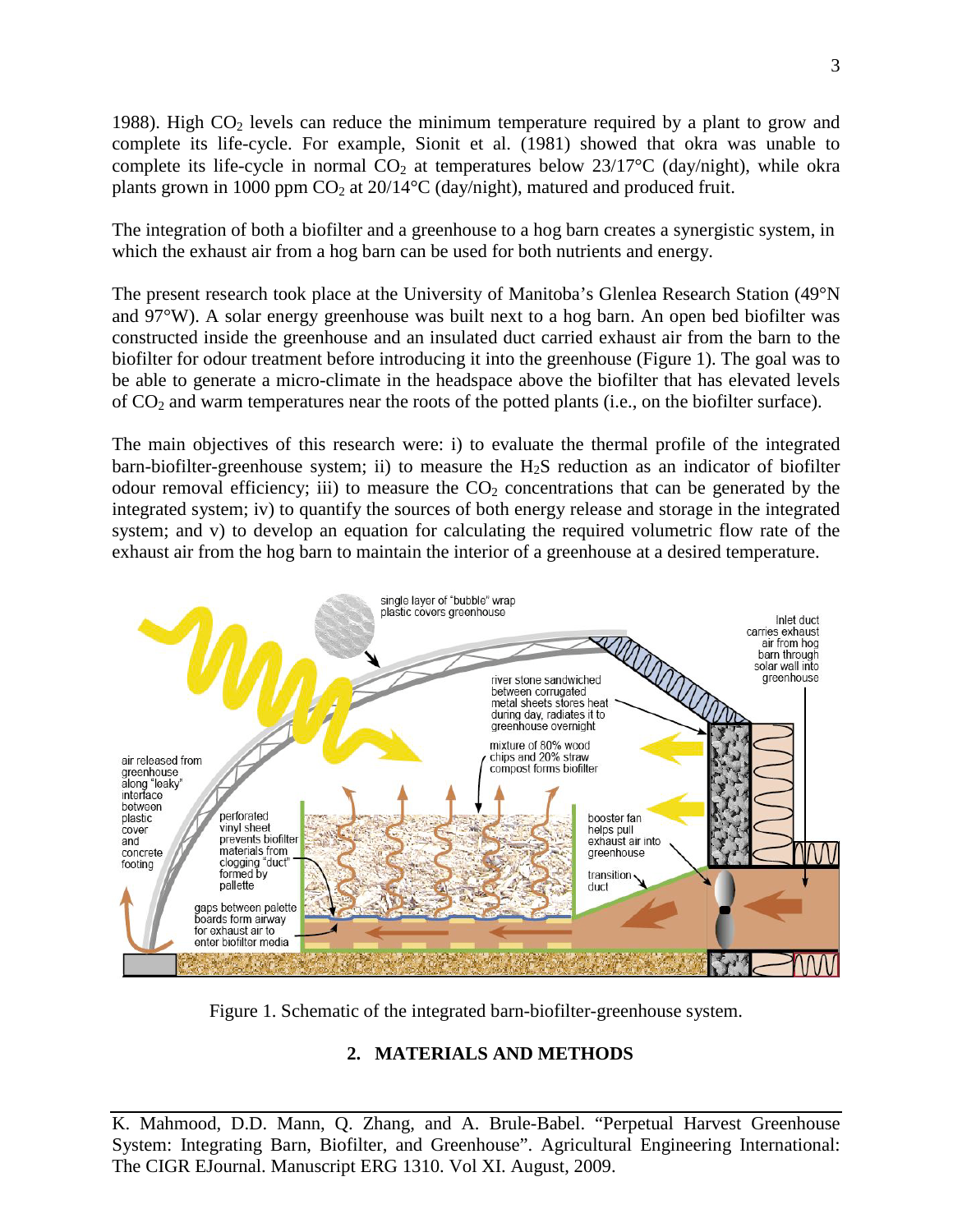**2.1 Duct** A 15.5 m long and 600 mm inner diameter high density polyethylene (HDPE) pipe, with two 90 $^{\circ}$  bends, was used to carry the exhaust air from a hog barn to the biofilter.

The pipe was placed on cinder blocks at a height of about 0.5 m from the ground. Adjustable iron legs were attached to the pipe at different points to provide stable and permanent support. The pipe was wrapped by R-20 fibreglass insulation to minimize heat loss from the air before it reached the biofilter. Chicken wire was used to hold the insulation around the pipe. To protect the fibreglass insulation, it was covered by a double layer of 6-mil polyethylene plastic sheet.

**2.2 Biofilter** An open bed, vertical airflow biofilter (Figure 2) covering an area of 11  $m<sup>2</sup>$  and having a media depth of 610 mm, was fabricated inside the greenhouse using pressure treated plywood. An air plenum was built to provide appropriate airflow to the biofilter. Vinyl mesh netting was placed on top of the air plenum to prevent the biofilter media from falling into the plenum. The biofilter media consisted of woodchips mixed with straw based compost in an 80:20 ratio. Woodchips and compost were obtained from a local supplier (Remier Soils).

Airflow rate is an important factor in the design of a biofilter because it determines the length of time that an air stream will be in contact with the biofilter medium (Nicolai and Janni 1998). This is generally referred to as residence time. The true residence time is obtained by multiplying total filter bed volume by the porosity of the filter medium, divided by the airflow rate (Devinny et al. 1999). Because the porosity of the biofilter medium changes over time due to compaction, residence time is often estimated by the empty bed residence time (EBRT) (DeBruyn et al. 2001). The EBRT is defined as the ratio of biofilter volume to airflow rate (Devinny et al. 1999). It has been concluded that a residence time of 5 s is sufficient to achieve 80% odour reduction from swine facilities (Nicolai and Janni 1998). In this study, the biofilter was designed for an EBRT of 3 s to minimize the surface area covered by woodchips because Mahmood and Mann (2008) had previously determined that gravel stored more solar energy than woodchips, which can be used as passive heat storage material.

This biofilter was designed for vertical airflow because vertical airflow suits the current configuration in which potted plants can be placed onto the biofilter surface so that the heat energy being harvested from the exhaust air is used to heat the roots of the plants. A booster fan, located at the end of the duct before transition to the biofilter, was used to supply a constant airflow rate of 1.4  $m<sup>3</sup>/s$  to the biofilter. The air flow rate was measured by using a hotwire anemometer and a cone like hood (240mm x 240mm) (Garlinski 2004), placed at the end of the biofilter transition before it was connected to the biofilter plenum. The hotwire anemometer was placed at the end of the cone to measure the flow rate. The airflow rate readings were taken for three times at the center and sides of the biofilter transition. The speed of the booster fan was adjusted such that the average of these replications at each point was measured to be  $1.4 \text{m}^3/\text{s}$ . Irrigation of the biofilter occurred only three times per week at a rate of approximately 0.3 L/s for a period of 20 min. A sprinkler was used to spray water on top of the biofilter media and an irrigation hose was placed at a depth of 0.3 m inside the biofilter media. At the time of data collection, no permanent supply of water was available in the greenhouse. Moisture content of the biofilter media (wet basis) was determined during the course of the experiment using the oven dry method (ASAE 2003). Without a permanent supply of water to the greenhouse,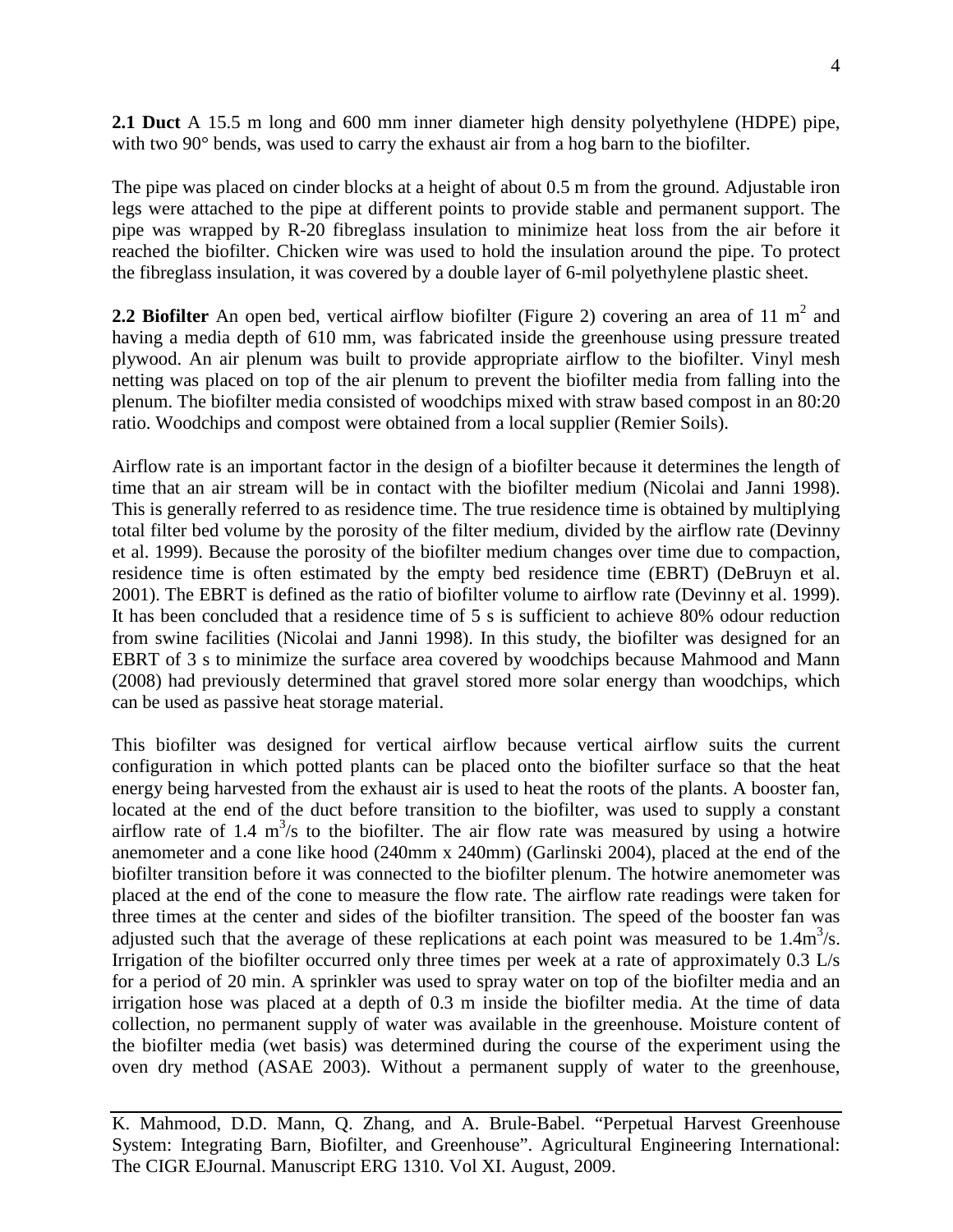moisture content fluctuated from day to day (13 to 38% wb). This fluctuation in moisture contents was mainly because the irrigation of the biofilter was not done on a daily basis.



Figure 2. Schematic of vertical airflow open-bed biofilter in the integrated system.

**2.3 Solar energy greenhouse** A 15 m long and 6.7 m wide solar energy greenhouse with a gravel floor was built adjacent to a hog barn. The main components of the solar energy greenhouse consisted of steel framing, a plastic cover, bubble insulation (25.4 mm diameter and 6.4 mm deep), a vent, and a solar energy storage north wall (Figure 3). The greenhouse was oriented in the east-west direction to maximize the collection of solar energy.

The plastic cover acts as a solar window and enclosed the south side of the greenhouse, while the north wall and a small section of insulated roof formed an enclosure from the north side. The bottom edge of the south side was not sealed to provide a means of escape for the air entering the greenhouse from the barn (Figure 1). The plastic cover was a layer of 6-mil thick polyethylene. Bubble insulation with thermal resistance of  $R \le 2$  was placed under the plastic cover to reduce the heat loss during the night. This translucent bubble insulation transmits evenly diffused light throughout the greenhouse.

The greenhouse floor was a bed of gravel which acted as thermal heat storage to retain solar energy during the day and radiate it back at night. The north wall, which was filled with riverstone, also acted as a passive heat storage system. The north wall was painted black so that it absorbed maximum solar radiation during the day. The north wall consisted of a 2 mm thick galvanized weathertite siding from the inside, 152 mm of riverstone, 13 mm pressure treated plywood, a 6-mil vapour barrier followed by 152 mm roxul flexibatt® insulation, and 13 mm pressure treated plywood at the outside (Figure 4). The roxul flexibatt® (Roxul Inc., Grand Forks, British Columbia) insulation in the roof and north and side walls provided a thermal resistance of approximately R-22.

K. Mahmood, D.D. Mann, Q. Zhang, and A. Brule-Babel. "Perpetual Harvest Greenhouse System: Integrating Barn, Biofilter, and Greenhouse". Agricultural Engineering International: The CIGR EJournal. Manuscript ERG 1310. Vol XI. August, 2009.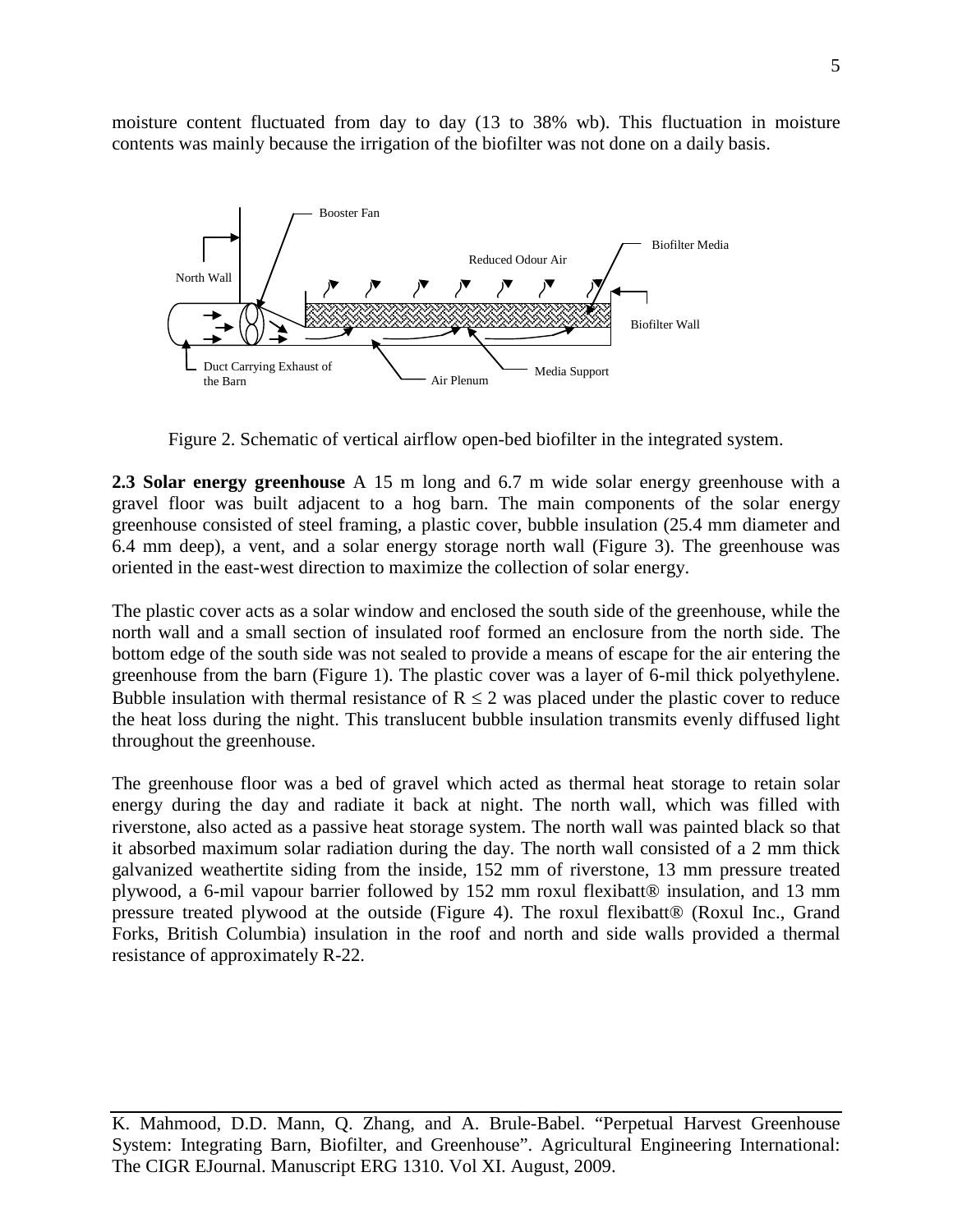

Figure 3. Schematic of the side view of the solar energy greenhouse.

A vent was installed on the east wall of the greenhouse. The thermostat of the vent had a set point of 30°C throughout the experiment. The vent opened automatically when the air temperature inside the greenhouse reached 30°C.



Figure 4. Cross-section of the north wall of the solar energy greenhouse.

**2.4 Data Recording** The duct temperature, biofilter plenum temperature, room temperature, greenhouse floor temperature and north wall surface temperature were recorded every 20 min using T-type thermocouples and a computer-controlled data acquisition system. The outside air temperature, solar radiation, relative humidity, and wind speed were recorded every 30 min by a weather station (Dr. Mario Tenuta, University of Manitoba) located at the Glenlea Research Station.

Three thermocouples were installed inside the pipe to study the heat loss along the length of the duct. One thermocouple was placed near the exhaust of the barn and the other two thermocouples were installed at distances of 6.4 and 11 m from the barn exhaust fan.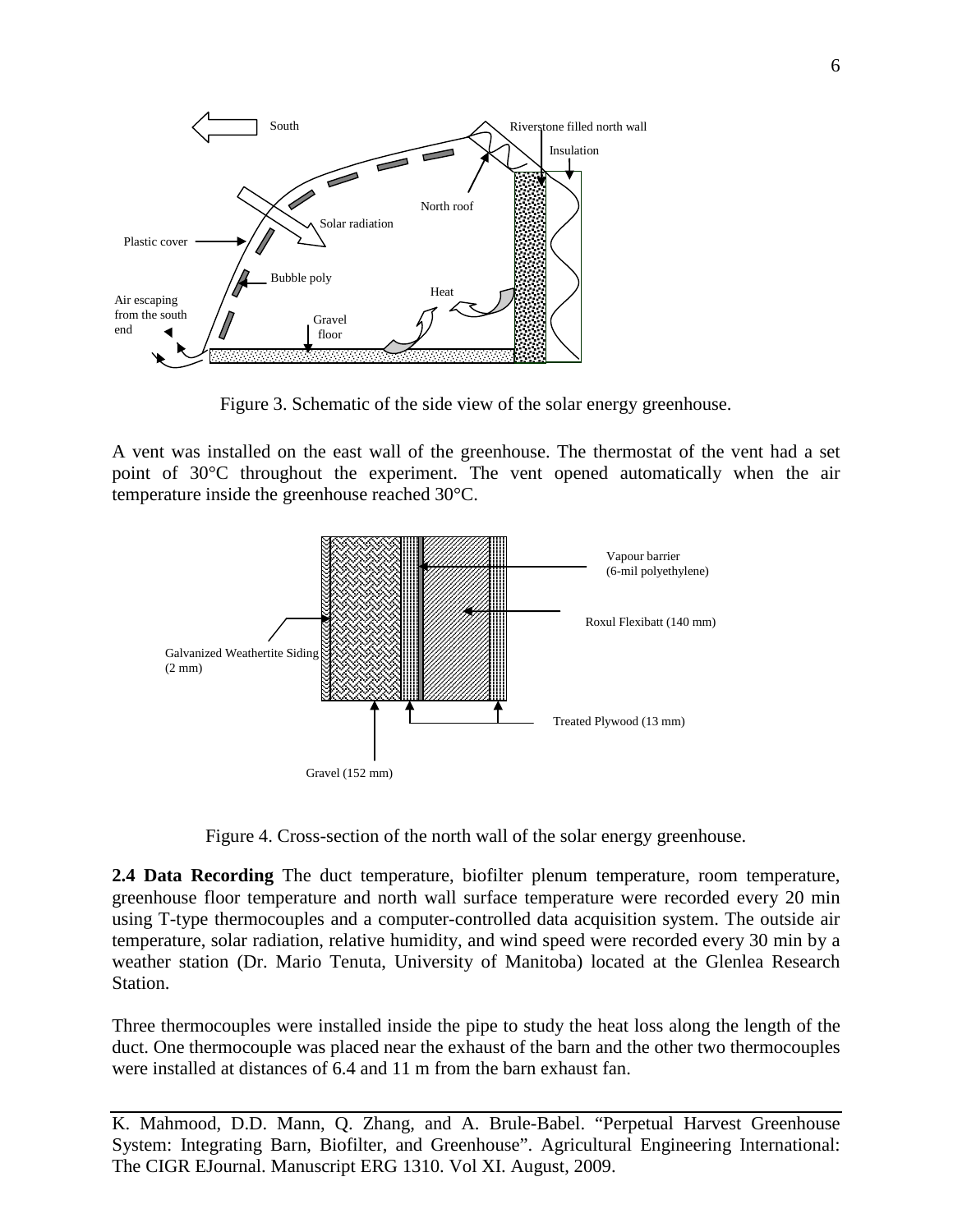The temperature inside the plenum of the biofilter was monitored at different points to examine the temperature difference between the odorous stream coming out from the barn and just before it is diffused to the biofilter media for odour treatment. Biofilter surface temperature was also monitored to investigate the possibility of placing potted plants on the biofilter surface to heat the root zone of the plants.

The greenhouse floor temperature was recorded near the side walls, north wall, south end, and in the middle of the greenhouse around the biofilter. The inside air temperature was monitored at different locations, specifically, on top of the biofilter at a height of 2.5 m above the ground. Temperature of the north wall was also recorded at three different heights on the inside surface of the wall.

2.5 H<sub>2</sub>S and CO<sub>2</sub> Measurements Hydrogen sulfide is one of the major odorous components in the exhaust from a hog barn. For this research,  $H_2S$  concentration was used as an indicator of odour treatment of the air stream by the biofilter, and odour level reduction was measured by comparing the hydrogen sulfide (H2S) concentration of the air entering and leaving the biofilter. Hydrogen sulfide  $(H_2S)$  and carbon dioxide  $(CO_2)$  concentrations were obtained at different locations inside the solar energy greenhouse (Figure 5). A Jerome Meter (Jerome 631-X Hydrogen Sulfide Analyzer, Arizona Instrument Corporation, Phoenix, AZ) was used to monitor the concentrations of  $H_2S$  and a VAISALA CO<sub>2</sub> probe (VAISALA GMP222 Carbon dioxide probe, Vaisala Oyj, Finland) was used to record the  $CO<sub>2</sub>$  concentrations.



Figure 5.  $H_2S$  and  $CO_2$  sampling points ("•") inside the solar energy greenhouse.

The first set of  $H_2S$  and  $CO_2$  samples was collected four weeks after the biofilter became operational. It was expected that this was sufficient time to ensure the development of the microbial community within the biofilter medium (Nicolai and Janni 1998). Samples of  $H_2S$  and  $CO<sub>2</sub>$  were measured three times a week for six weeks.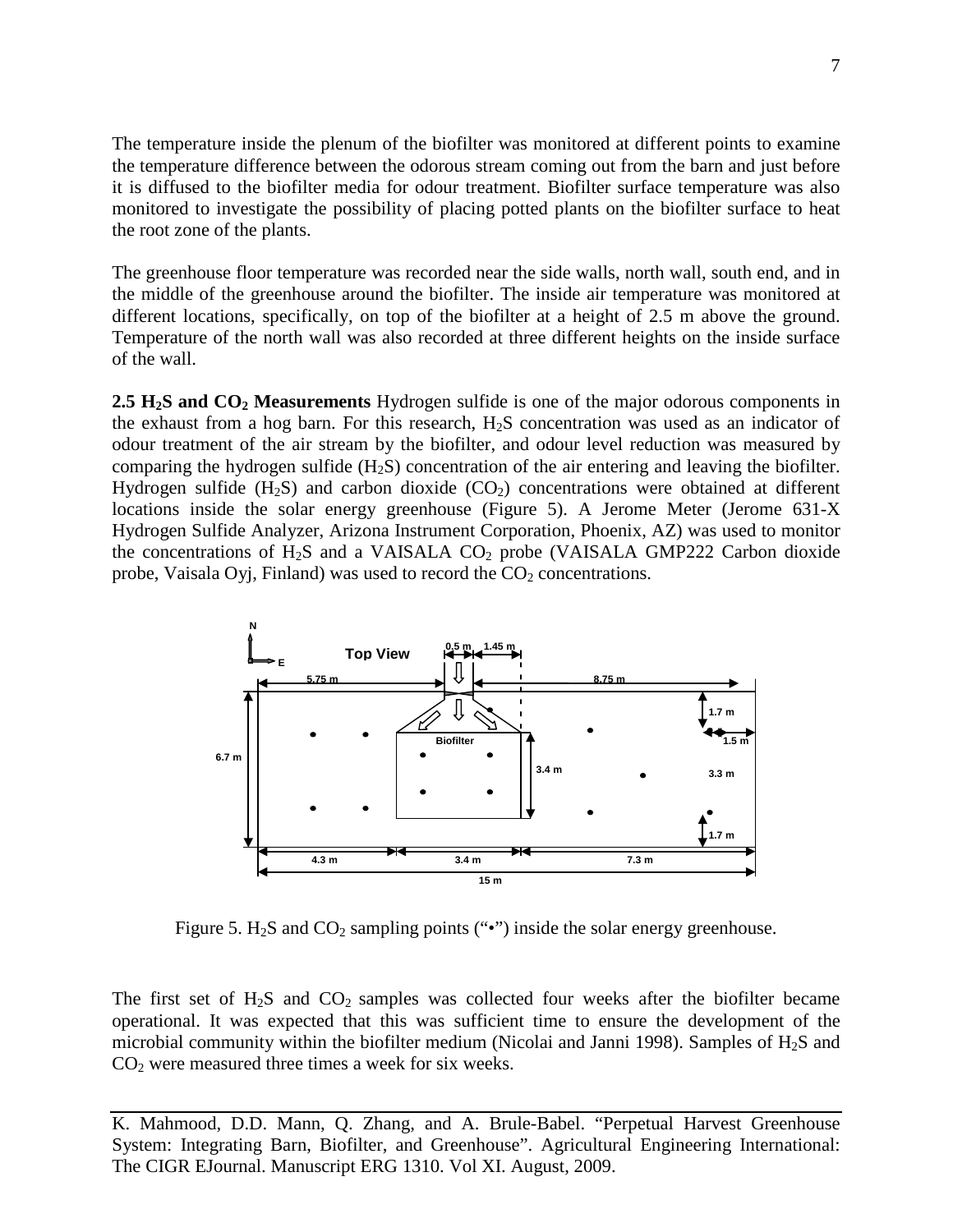**2.6 Energy balance calculations** The energy balance of the integrated barn-biofilter-greenhouse system included the energy gained from the barn, the solar energy received by the greenhouse, energy lost due to conduction and convection, and energy stored in the greenhouse. Mathematical presentation of the energy balance equation is:

$$
Q_b + Q_{in} = Q_{cd} + Q_{cv} + Q_{st}
$$
 (1)

Where:

 $Q_b$  = heat gain from the barn (W),

 $Q_{in}$  = solar radiation received in greenhouse (W),

 $Q_{cd}$  = heat loss due to conduction through the greenhouse envelope (W),

 $Q_{cv}$  = heat loss through infiltration (W), and

 $Q_{st}$  = heat stored in greenhouse (W).

This calculation was made for the coldest day (November 17) in the data set, when the biofilter booster fan was running, and the air flow rate of barn exhaust air entering in the greenhouse after biofiltration was  $1.4 \text{m}^3/\text{s}$ .

The heat gain from the barn was calculated as:

$$
Q_b = V \ell_a C_a (t_b - t_o) \tag{2}
$$

Where:

*V* = volumetric flow rate of barn exhaust air leaving the biofilter surface  $(m^3/s)$ ,

 $l_a$  = air density (kg/m<sup>3</sup>),

 $C_a$  = specific heat capacity of air (J/kg  $\rm{^{\circ}C}$ ),

 $t<sub>b</sub>$  = temperature at biofilter surface ( $\rm{°C}$ ), and

 $t<sub>o</sub>$  = outside temperature (°C).

The received solar radiation is determined as follows: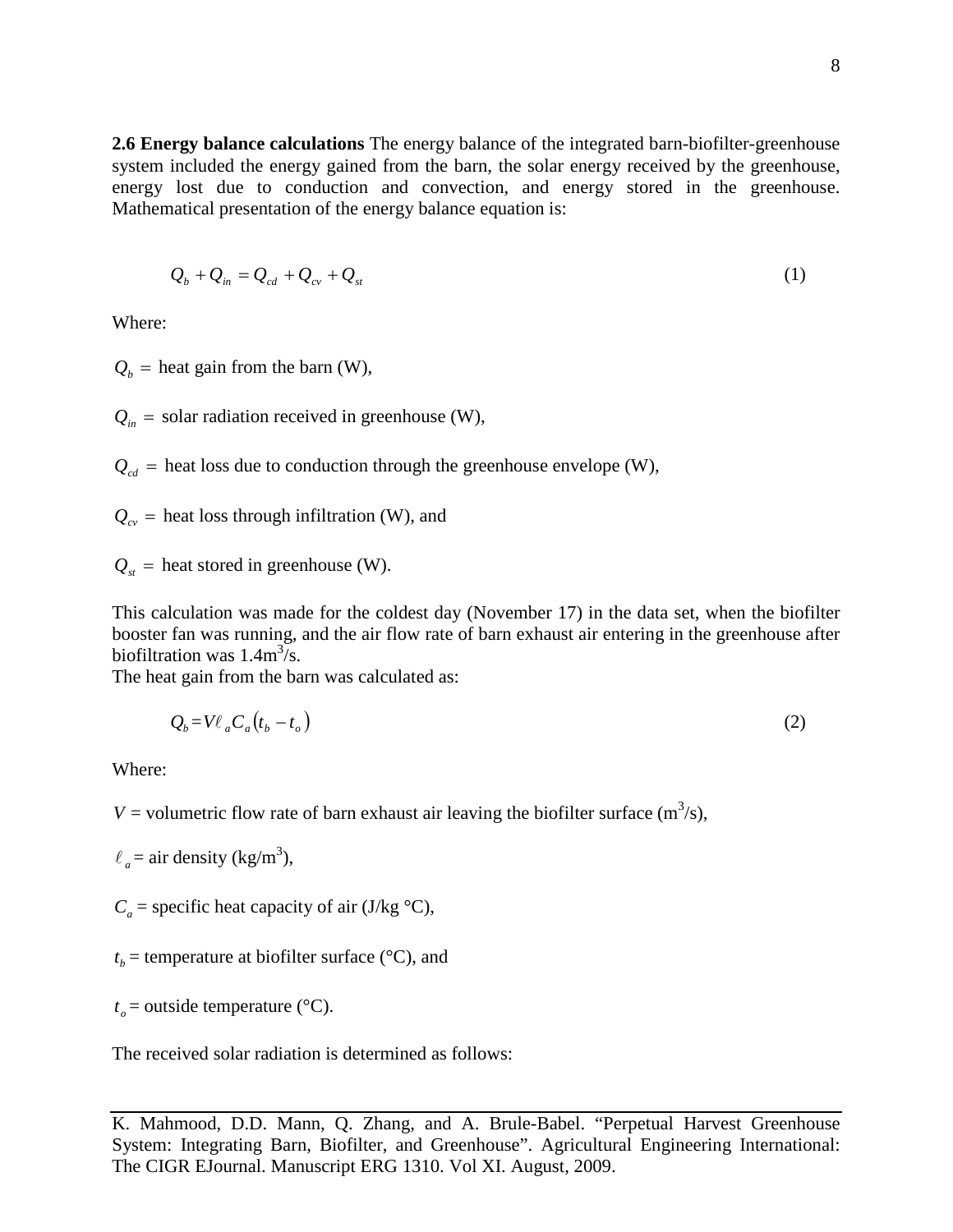$$
Q_{in} = \tau \, S \tag{3}
$$

Where:

 $\tau$  = transmissivity of the glazed surface (0.7), and

$$
S =
$$
 solar radiation (W).

The heat loss due to conduction through the greenhouse envelope, which included the north wall, west wall, east wall, north roof, door, and plastic cover with bubble poly (Table 1, Thermal resistance of North wall, east wall, side wall, and north roof was estimated based on R-22 roxul flexibatt® insulation) was calculated by:

$$
Q_{cd} = \frac{A}{R} \Delta T \tag{4}
$$

Where:

 $R =$  overall thermal resistance (m<sup>2</sup> °C /W),

 $A =$  total surface area of greenhouse envelope  $(m^2)$ , and

 $\Delta T$  = temperature difference of inside and outside air (°C)

The overall thermal resistance of the greenhouse was calculated as:

$$
\frac{A}{R} = \frac{A_{\text{nw}}}{R_{\text{nw}}} + \frac{A_{\text{ww}}}{R_{\text{ww}}} + \frac{A_{\text{sw}}}{R_{\text{sw}}} + \frac{A_{\text{nr}}}{R_{\text{nr}}} + \frac{A_d}{R_d} + \frac{A_c}{R_c} \tag{5}
$$

Where:

 $A_{\scriptscriptstyle{mw}}$ ,  $A_{\scriptscriptstyle{ww}}$ ,  $A_{\scriptscriptstyle{wr}}$ ,  $A_{\scriptscriptstyle{p}}$ ,  $A_{\scriptscriptstyle{d}}$ ,  $A_{\scriptscriptstyle{c}}$  = areas of north wall, west wall, south wall, north roof, door, and plastic/bubble poly, respectively  $(m^2)$ , and

 $R_{\text{nw}}$ ,  $R_{\text{w}}$ ,  $R_{\text{sw}}$ ,  $R_{\text{w}}$ ,  $R_{\text{d}}$ ,  $R_{\text{c}}$  = thermal resistance of north wall, west wall, south wall, north roof, door, and plastic with bubble poly, respectively ( $m^2$ °C /W).

Table 1. Thermal resistance of greenhouse envelope components

Section Area 
$$
(m^2)
$$
 Resistance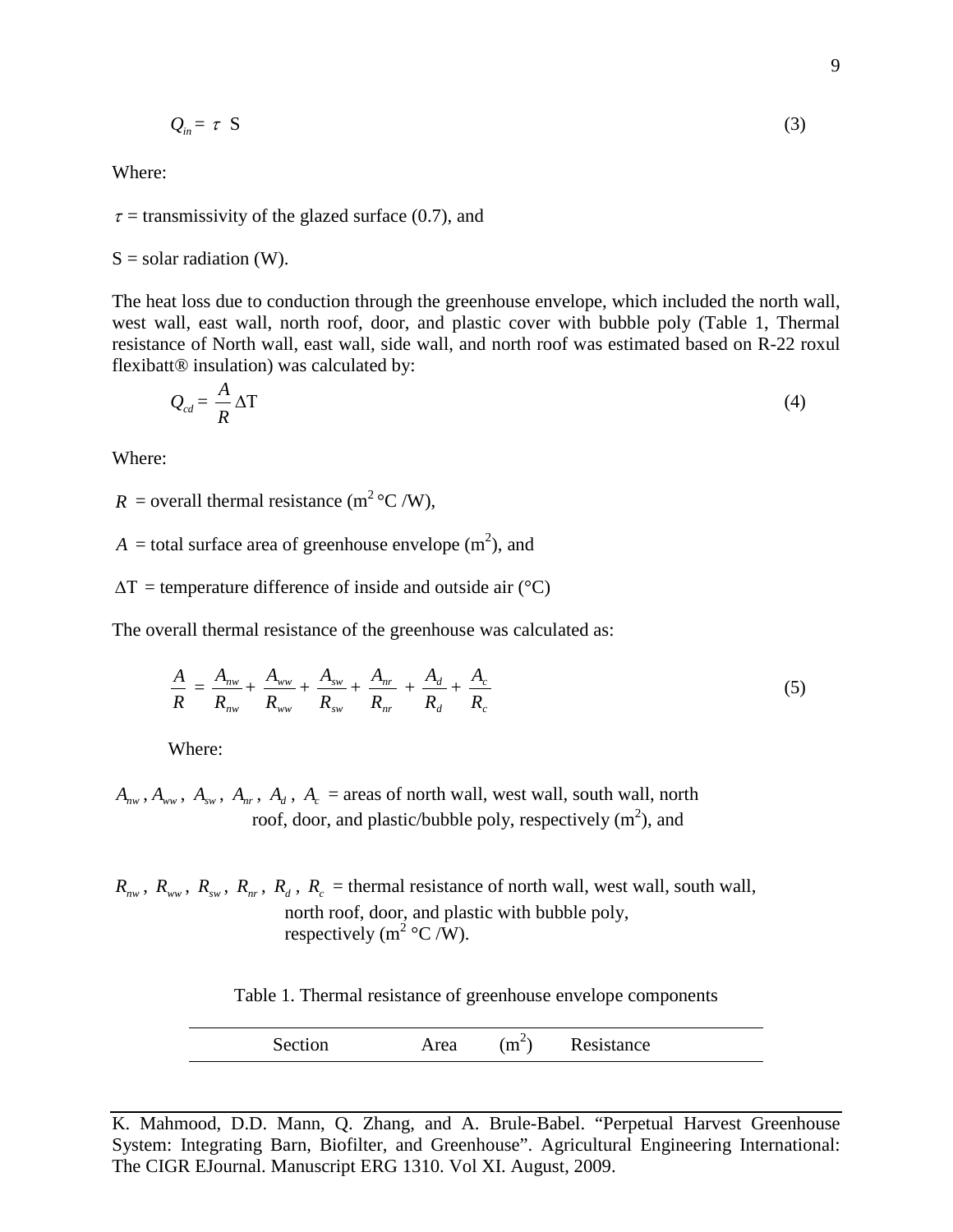|                          | $(m^2 °C/W)$ |       |
|--------------------------|--------------|-------|
| North wall               | 37           | 3.87  |
| West wall                | 20           | 3.87  |
| East wall                | 17           | 3.87  |
| North roof               | 33           | 3.87  |
| Door                     | 1.9          | 0.176 |
| Plastic with bubble poly | 118          | 0.285 |

The heat loss due to air infiltration was calculated as:

$$
Q_{cv} = V\ell_a C_a (t_i - t_o) \tag{6}
$$

Where:

 $V =$  volumetric air exchange rate by infiltration ( $m^3/s$ ), and

 $t_i$  = inside temperature ( $\rm ^{\circ}C$ ).

The amount of heat stored in the greenhouse ( north wall and gravel floor) was determined as:

$$
Q_{st} = Q_{wall} + Q_{floor} \tag{7}
$$

$$
Q_{wall} = V_{wall} \ell_{wall} C_{wall} \Delta T_{wall} \tag{7a}
$$

$$
Q_{\text{gravel}} = V_{\text{gravel}} \ell_{\text{gravel}} C_{\text{gravel}} \Delta T_{\text{gravel}}
$$
(7b)

Where:

 $Q_{wall}$ ,  $Q_{gravel}$  = heat stored in north wall and gravel floor, respectively (W)

 $V_{wall}$ ,  $V_{gravel}$  = volume of wall and floor, respectively (m<sup>3</sup>),

 $\ell_{wall}$ ,  $\ell_{gravel}$  = density of wall and floor, respectively (kg/m<sup>3</sup>),

 $C_{wall}$ ,  $C_{gravel}$  = specific heat capacity of wall and floor, respectively (J/kg  $\degree$ C), and

∆Τ*wall* , ∆Τ*gravel* = rate of change in wall and floor temperature, respectively (°C /s).

Equation (1) can be rearranged as: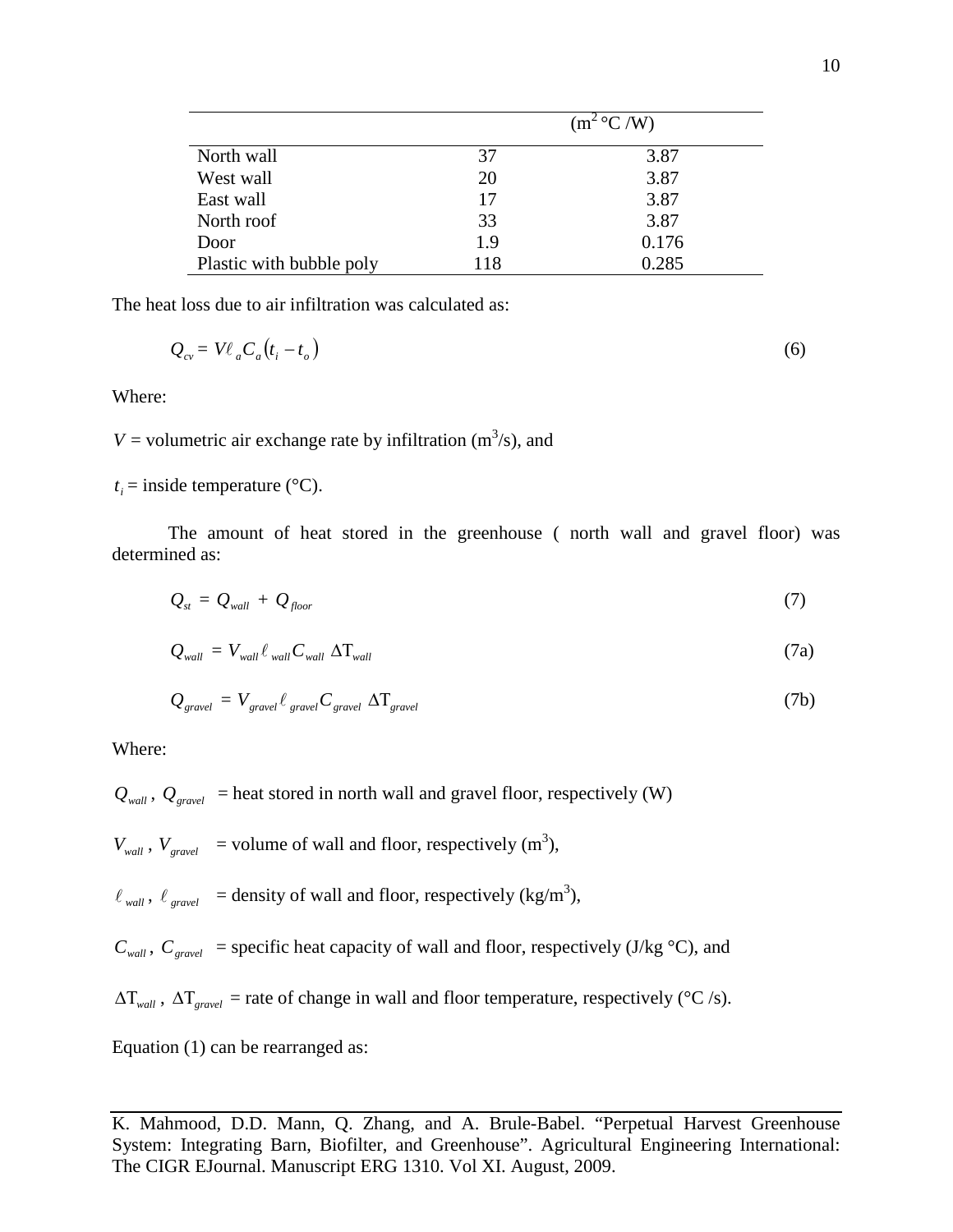$$
Q_b - Q_{cv} = Q_{cd} + Q_{st} - Q_{in}
$$
\n
$$
(8)
$$

Substituting the values of  $Q_b$  and  $Q_c$  from equations 2 and 6 into equation 8

$$
V\ell_a C_a(t_b - t_o) - V\ell_a C_a(t_i - t_o) = Q_{cd} + Q_{st} - Q_{in}
$$
\n
$$
(9)
$$

Since the volumetric flow rate of air entering the greenhouse is equal to the volumetric flow rate of air leaving the greenhouse, equation 9 will become:

$$
V\ell_a C_a(t_b - t_i) = Q_{cd} + Q_{st} - Q_{in}
$$
\n
$$
(10)
$$

Rearranging equation 10

$$
V = \frac{Q_{cd} + Q_{st} - Q_{in}}{\ell_a C_a (t_b - t_i)}
$$
(11)

Equation 11 is used to determine the volumetric flow rate of barn exhaust air entering the greenhouse to maintain the minimum (10°C) inside temperature.

### **3. RESULTS AND DISCUSSION**

**3.1 Temperature gradient along the length of the duct** The maximum temperature drop before the shutdown of the biofilter booster fan was  $1^{\circ}$  C. The coldest days (Nov. 24 – Dec. 5) and time (07:00 h) were selected as a worst case scenario to determine the temperature gradient along the length of the duct after the biofilter booster fan was stopped. The temperature decrease along the length of the duct varied between 1 and 7° C. The maximum temperature decrease was recorded on November 29 when the barn exhaust air temperature was measured as 18° C and the air temperature inside the biofilter plenum was recorded as  $11^{\circ}$  C (Figure 6).

The outside air temperature on the same day and time was observed as -23° C. However, on the coldest day (Dec. 5) when the outside air temperature was -28° C, the temperature decrease along the length of the duct was only 3°C. More heat was lost on November 29 than December 5 due to convective cooling. The wind speed on November 29 was approximately three times higher than the wind speed observed on December 5.

**3.2 Greenhouse temperature profile** The temperature inside the greenhouse varied from -3.2°C to 40° C, while the outdoor temperature ranged between -29.9 and 13.4° C. The daily average temperature inside the greenhouse varied from 1.5 to 20.9° C, whereas the outdoor daily average temperature was between -25.0 and 10.4° C (Figure 7).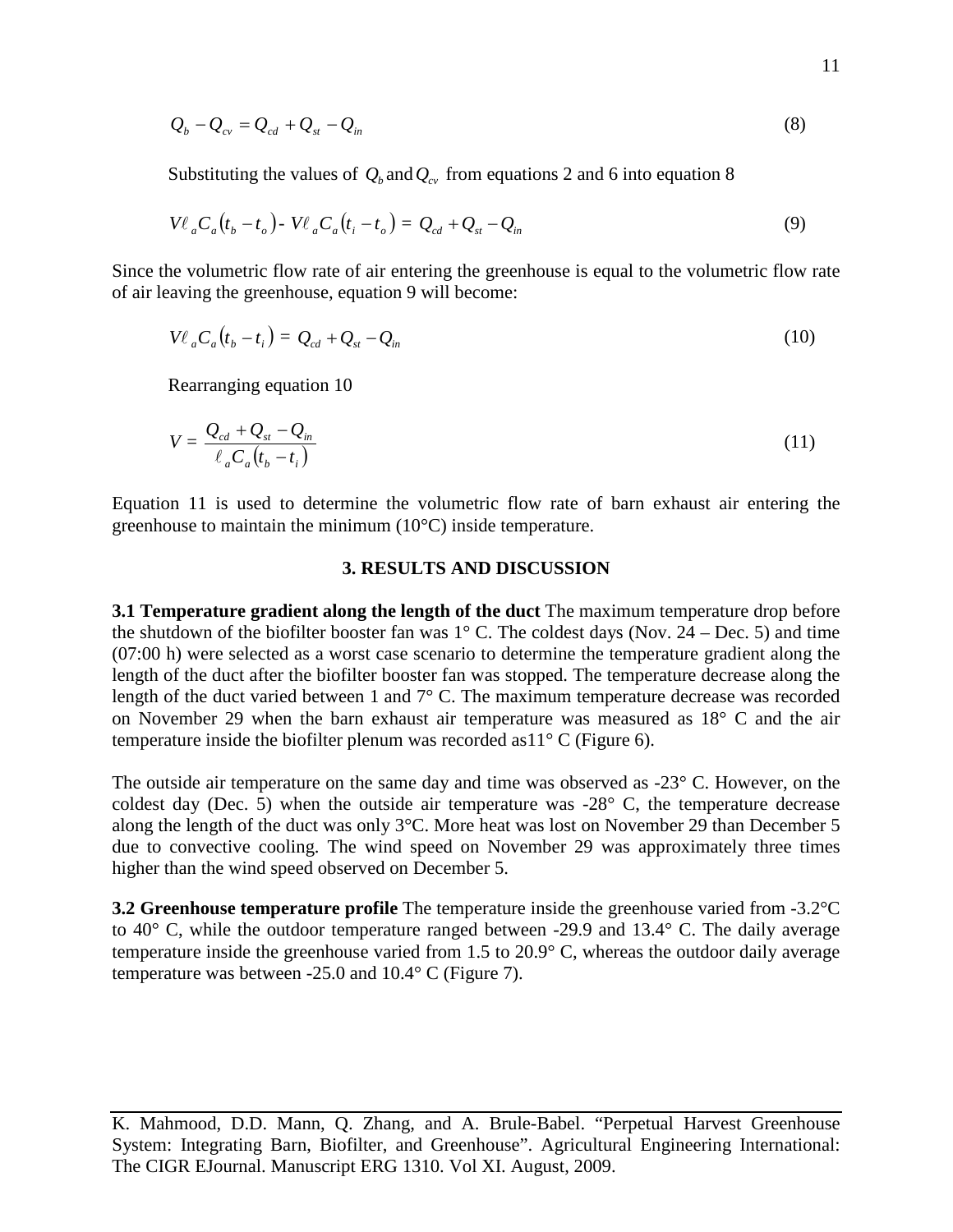

Figure 6. Temperature profile along the length of the duct at 7:00h of the days.

Indoor temperature was influenced by solar radiation as the lowest daily average indoor temperature occurred on a cloudy day (daily average solar radiation of  $120W/m<sup>2</sup>$ ), not on the day with the lowest daily average outdoor temperature of -25<sup>o</sup>C with daily average solar radiation of 176 W/m<sup>2</sup>. The mean indoor and outdoor temperatures were 11.9 and -3.3°C, respectively. On average, the daily average indoor temperature was 15°C higher than the outdoor daily average temperature.

Figures 8 and 9 represent the temperature profiles of the greenhouse air and floor at four different times of the day. These times reflect the maximum and minimum recorded temperatures with a possible variation of  $\pm 2^{\circ}$ C. The minimum and maximum greenhouse floor temperature was recorded as -1.9 and 29.3°C, respectively (Figure 8), whereas the minimum and maximum greenhouse air temperature was measured as -2.0 and 38.4°C, respectively (Figure 9). The sudden drop in greenhouse air and floor temperature from November 21 to November 24 occurred when the biofilter booster fan was turned off. It was necessary to stop the booster fan because it was extracting too much heat from the partially-filled room (< 20 pigs in a room designed for 130 pigs). As a consequence of stopping the booster fan, there was very little air entering the greenhouse through the duct. Air flow rate was not measured, and would have fluctuated throughout the day. The system was designed on the expectation that booster fan would be running constantly. In the absence of positive pressure inside the greenhouse, it is possible that cold air was entering the greenhouse from the south edge.

K. Mahmood, D.D. Mann, Q. Zhang, and A. Brule-Babel. "Perpetual Harvest Greenhouse System: Integrating Barn, Biofilter, and Greenhouse". Agricultural Engineering International: The CIGR EJournal. Manuscript ERG 1310. Vol XI. August, 2009.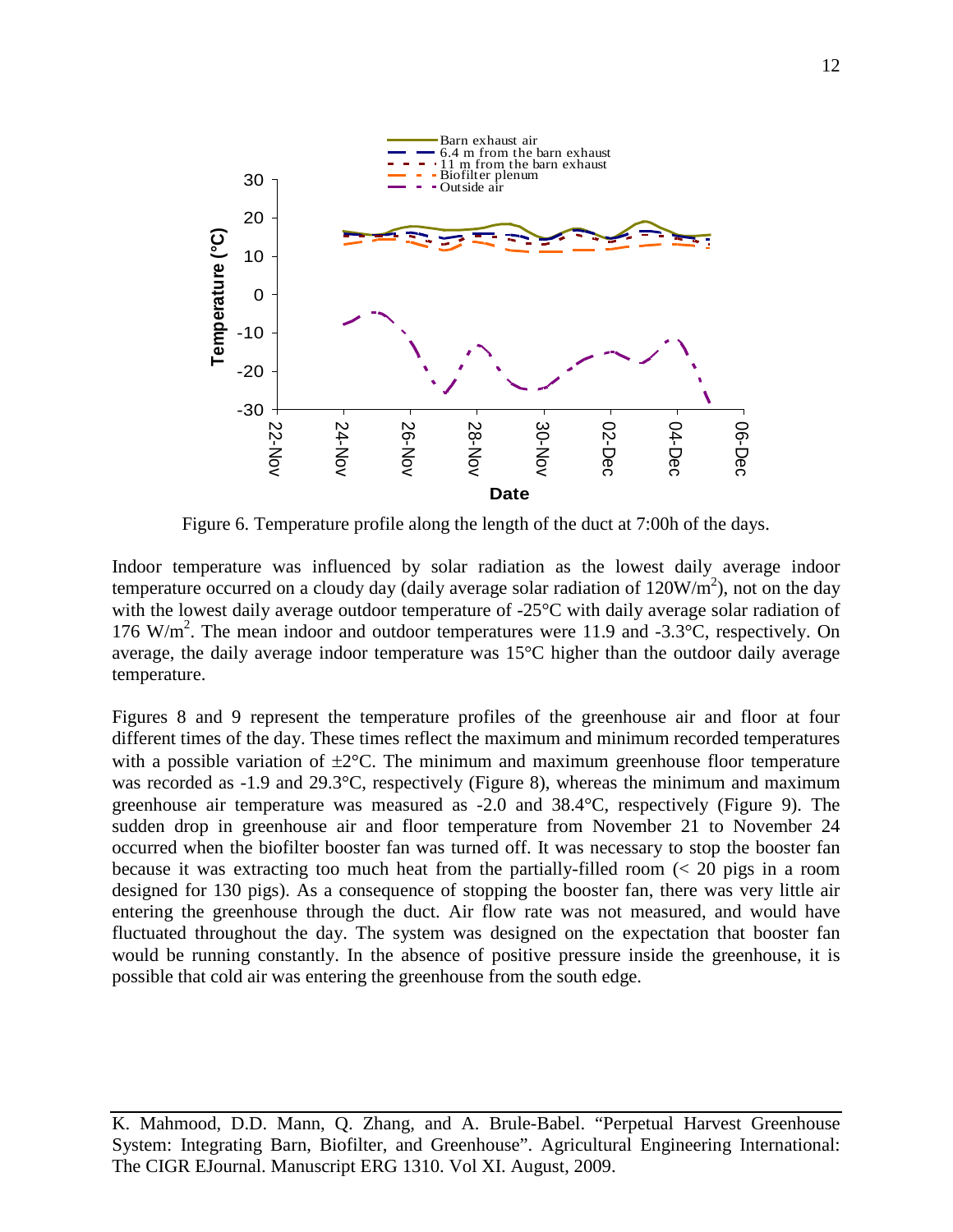

Figure 7. Daily average inside, and outdoor temperatures and solar radiation.

Typically the lowest temperature inside the greenhouse was recorded between 01:00 and 07:00 h which shows that bubble insulation was not sufficient to hold the heat inside the greenhouse during the night time. It was also observed that the greenhouse temperature never went below  $10^{\circ}$  C even when the outside temperature was  $-10^{\circ}$  C before the booster fan shutdown.

**3.3 Temperature comparison of biofilter surface and greenhouse floor** The minimum and maximum greenhouse floor temperatures shown in Figure 10 were based on greenhouse floor readings at 07:00 and 13:00 h, respectively. The daily average temperature of the biofilter plenum fluctuated between 11.7 and 20.4° C. The minimum and maximum temperatures of the greenhouse floor were a little bit higher than the minimum and maximum temperatures of the biofilter surface when the weather was not too cold. However, the temperature of the biofilter surface never went below 1°C throughout the experiment even when the biofilter booster fan was shut down, suggesting that the biofilter was still getting some heat from the barn.

K. Mahmood, D.D. Mann, Q. Zhang, and A. Brule-Babel. "Perpetual Harvest Greenhouse System: Integrating Barn, Biofilter, and Greenhouse". Agricultural Engineering International: The CIGR EJournal. Manuscript ERG 1310. Vol XI. August, 2009.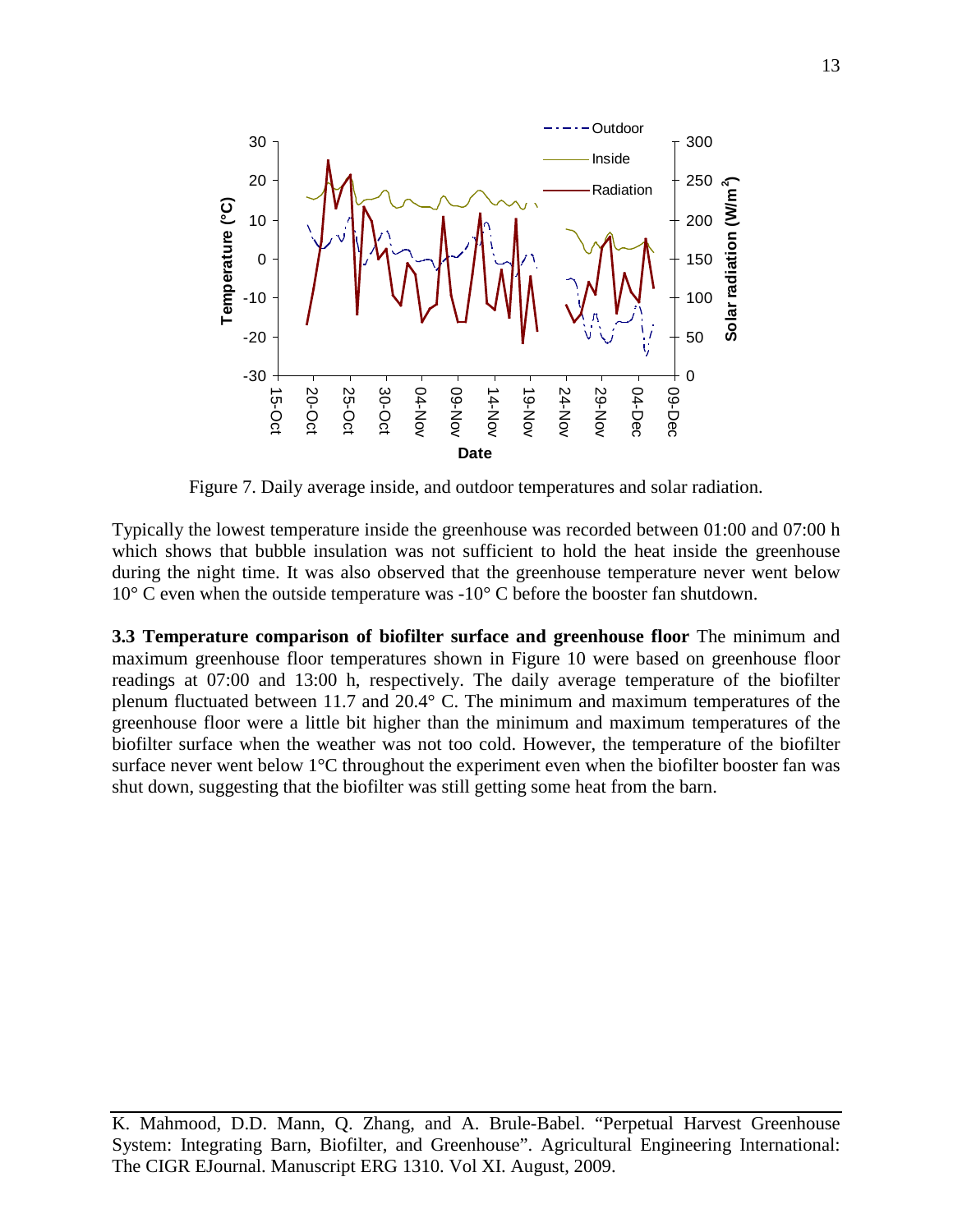

Figure 8. Temperature profile of greenhouse floor at different times of the day.



Figure 9. Temperature profile of the air inside the greenhouse at different times of the day.

K. Mahmood, D.D. Mann, Q. Zhang, and A. Brule-Babel. "Perpetual Harvest Greenhouse System: Integrating Barn, Biofilter, and Greenhouse". Agricultural Engineering International: The CIGR EJournal. Manuscript ERG 1310. Vol XI. August, 2009.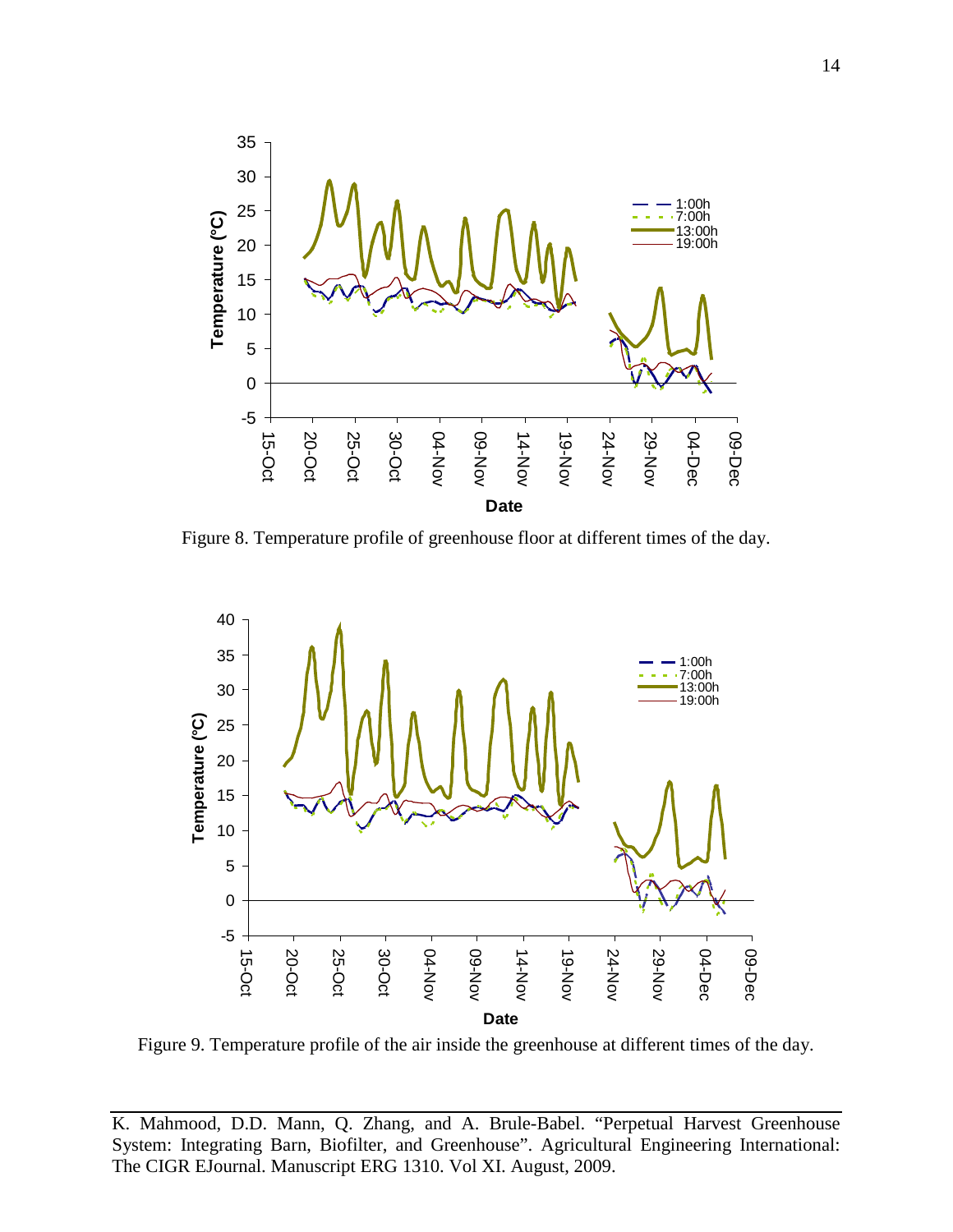The greenhouse floor temperature varied between -1.9 and 29.3° C. The lowest temperature on the biofilter surface was recorded as 1.3° C. It is considered that the biofilter surface would have higher temperatures if the booster fan had remained in service, as the minimum temperature of the biofilter surface before the shutdown of booster fan was measured as 8°C. Figure 10 shows that minimum and maximum floor temperatures were slightly higher than minimum and maximum temperatures of the biofilter surface when the outside temperature was above -10° C. However, a reversal occured when the outside temperature went below  $-10^{\circ}$  C. This supports the hypothesis of putting the potted plants on top of the biofilter surface for the direct gain of heat energy and  $CO_2$  when the outside temperature gets cold (< $-10^{\circ}$ C).

**3.4 Hydrogen sulfide reduction** The mean hydrogen sulfide (H<sub>2</sub>S) concentration in the plenum of the biofilter was 0.56 ppm with a standard deviation of 0.2 ppm over the six sampling periods, these values are an average of three replicates at different sampling points (Table 2). The  $H_2S$ concentration in the barn exhaust can be as high as 0.93 ppm (Zhou 2001). After passing through the biofilter, the mean  $H_2S$  concentration ranged between 0.15 and 0.39 ppm. Based on the inlet and outlet H<sub>2</sub>S concentrations, the H<sub>2</sub>S reduction ranged between 35 and 55% (Table 2). The main reasons for lower H<sub>2</sub>S removal rates are: i) lower EBRT time  $(3 \text{ s})$  of biofilter operation (Janni et al. 1998), and ii) inadequate biofilter moisture content (13-38%, wb) necessary for favourable microbial environment and bacterial growth (Devinny et al. 1998).



Figure 10. Temperature profile of biofilter surface and greenhouse floor.

K. Mahmood, D.D. Mann, Q. Zhang, and A. Brule-Babel. "Perpetual Harvest Greenhouse System: Integrating Barn, Biofilter, and Greenhouse". Agricultural Engineering International: The CIGR EJournal. Manuscript ERG 1310. Vol XI. August, 2009.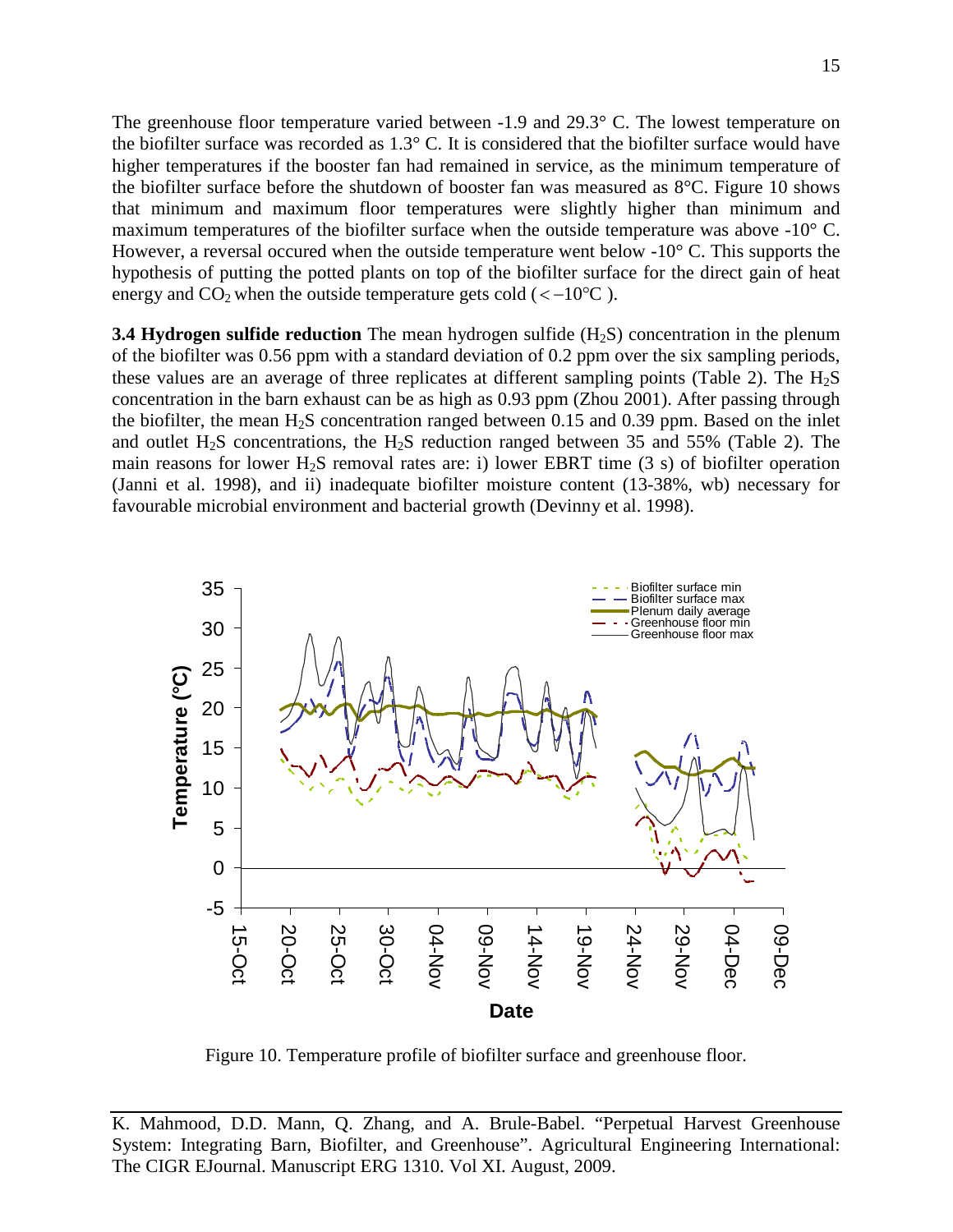**3.5 Carbon dioxide environment** The mean carbon dioxide (CO<sub>2</sub>) concentration on the biofilter surface was 1146 ppm with a standard deviation of 304 ppm over the six sampling periods, whereas the mean  $CO<sub>2</sub>$  concentration in other locations of the solar energy greenhouse was 1151 ppm with a standard deviation of 285 ppm over the six sampling periods, these values are an average of three replicates at different sampling points (Table 3). The main reasons for gradual increase in  $CO<sub>2</sub>$  concentration in the greenhouse are:

i) As the hogs were growing up, they were producing more  $CO<sub>2</sub>$ , which was adding into the greenhouse environment through biofilter

ii)  $CO<sub>2</sub>$  is one of the end products of biofiltration. After the biofilter booster fan was shut down, the biofilter was still getting some exhaust air from the hog barn. It is anticipated that flow rate of the exhaust air was less than biofilter booster fan flow rate  $(1.4 \text{ m}^3/\text{s})$ . This reduced airflow rate had higher proportion of  $CO<sub>2</sub>$  concentrations in the volume of air as compared to higher air flow rate. The reduced airflow rate also allowed more time for a parcel of air to remain in the biofilter bed which allowed extra time for the microbial environment in the biofilter to complete biooxidation reactions to produce more  $CO<sub>2</sub>$  concentration.

iii) South end of the greenhouse was not effectively sealed to let the air coming in from the hog barn to escape. But as snow fell, layers of snow piled up at the south end. This reduced the escape of air from the greenhouse and helped in accumulating the  $CO<sub>2</sub>$  concentration inside the greenhouse.

The carbon dioxide concentration in fresh air varies between 300 and 600 ppm. The current threshold limit value (TLV), or maximum level that is considered safe for healthy adults for an eight-hour work day, is 5000 ppm (Robertson 2006).

| Sampling<br>week | $H_2S$ concentration (ppm) |                             |                            | Mean $H_2S$ reduction<br>(% ) |
|------------------|----------------------------|-----------------------------|----------------------------|-------------------------------|
|                  | Inlet                      | <b>Biofilter</b><br>surface | Solar energy<br>greenhouse |                               |
| 5                | 0.33                       | 0.15                        | 0.2                        | 55                            |
| 6                | 0.7                        | 0.39                        | 0.42                       | 44                            |
| 7                | 0.36                       | 0.21                        | 0.22                       | 42                            |
| 8                | 0.6                        | 0.39                        | 0.41                       | 35                            |
| 9                | 0.68                       | 0.38                        | 0.38                       | 44                            |
| 10               | 0.71                       | 0.37                        | 0.38                       | 48                            |
| <b>MEAN</b>      | 0.56                       | 0.32                        | 0.34                       | 45                            |
| <b>STDEV</b>     | 0.2                        | 0.11                        | 0.11                       |                               |

Table 2. Hydrogen sulfide  $(H<sub>2</sub>S)$  concentrations inside the greenhouse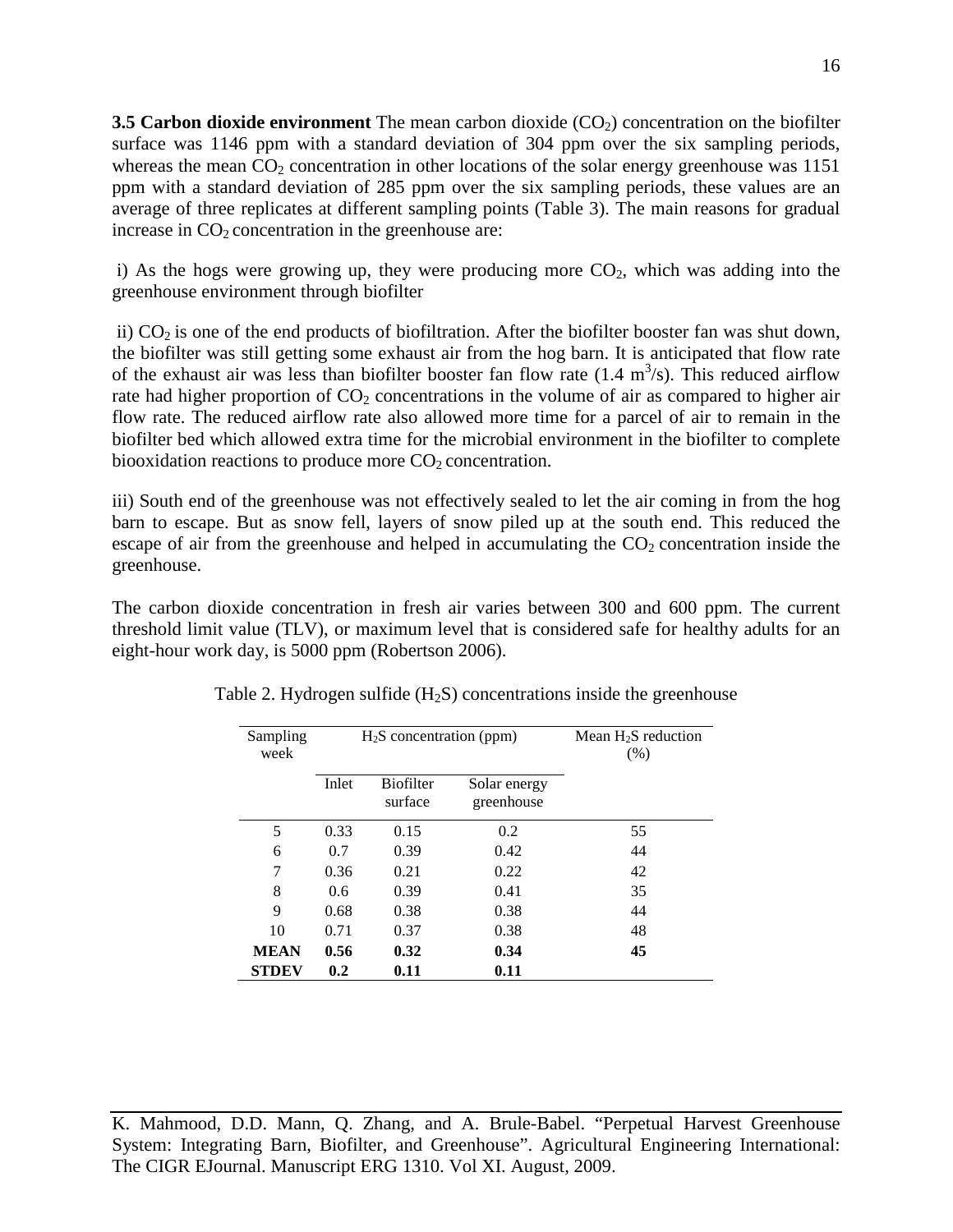| Sampling<br>week | CO <sub>2</sub> concentration (ppm) |              |  |
|------------------|-------------------------------------|--------------|--|
|                  | <b>Biofilter</b>                    | Solar energy |  |
|                  | surface                             | greenhouse   |  |
| 5                | 877                                 | 941          |  |
| 6                | 841                                 | 841          |  |
| 7                | 940                                 | 953          |  |
| 8                | 1456                                | 1446         |  |
| 9                | 1536                                | 1521         |  |
| 10               | 1223                                | 1201         |  |
| <b>MEAN</b>      | 1146                                | 1151         |  |
| <b>STDEV</b>     | 304                                 | 285          |  |

Table 3. Carbon dioxide  $(CO<sub>2</sub>)$  concentrations inside the greenhouse

**3.6 Solar wall temperature and stored energy** The wall surface temperature started to rise at 9:00h and reached the maximum value of 42°C at 13:00h, whereas solar radiation and indoor air temperature peaked at 12:00h, and 13:00h, respectively (Figure 11). The wall surface temperature started to decrease gradually thereafter, and reached the minimum value of 9.6°C just before the sun set. Beshada et al. (2006) concluded that the temperature distribution across a north wall filled with sand at 10, 60, and 100 mm depths was approximately linear. Since the specific heat capacity of riverstone is almost the same as the specific heat capacity of sand, it was assumed that the temperature distribution of a north wall filled with gravel would be the same as the temperature distribution of a north wall filled with sand in Beshada et al.'s study. The temperatures of gravel filled wall for this experiment were calculated based on the graphical presentation of the north wall temperature profile in Beshada et al. (2006).



Figure 11 Hourly temperatures recorded at the surface of north wall on November 17, 2008.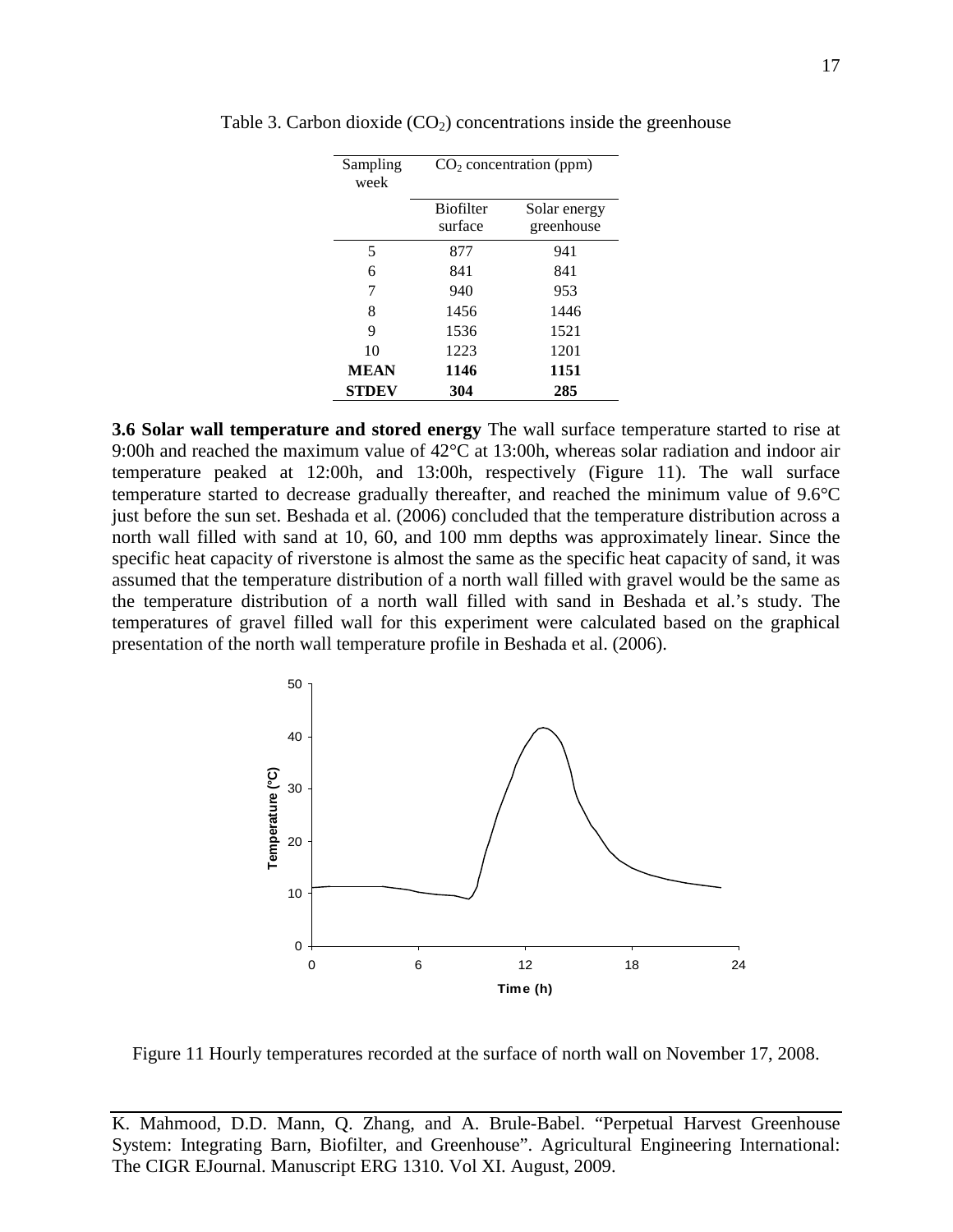Equation 7a was used to estimate the amount of energy stored in or released from the north wall. The rate of change in wall temperature was calculated as the difference between two consecutive measurements of wall temperature divided by the time interval between the two measurements. Increased wall temperature indicated that energy was stored, whereas a decrease in wall temperature meant that energy was released from the wall to the greenhouse. The values of specific heat capacity and density of riverstone used for the calculations were estimated as 0.840  $kJ/kg °C$  (Cheng et al. 2002), and 1522 kg/m<sup>3</sup>, respectively (Perry's Chemical Engineers' Hand Book 2007).

The largest difference of 10.1°C occurred at 11:00h. The wall started to store solar energy as soon as the sun was out at 8:00h (Figure 12). The peak rate of 20.2 kW occurred at 11:00h. This peak rate at 11:00h suggests that the temperature distribution of riverstone at different depths may not be the same as the temperature distribution of sand at different depths in Beshada at al.'s (2005) study. The daily cumulative energy stored in the wall was 65.1 kWh, and the daily energy release was 64.7 kWh. This indicated that almost all the energy stored by the wall during the day was released to the greenhouse in the night (Figure 12).



Figure 12. Energy stored  $(-)$  in and released  $(+)$  by the north wall and gravel, and energy available from barn, based on the November 17, 2007 readings.

**3.7 Gravel temperature and stored energy** The research data from Mahmood and Mann (2008) was used to determine the gravel temperature as a function of solar radiation, and inside

K. Mahmood, D.D. Mann, Q. Zhang, and A. Brule-Babel. "Perpetual Harvest Greenhouse System: Integrating Barn, Biofilter, and Greenhouse". Agricultural Engineering International: The CIGR EJournal. Manuscript ERG 1310. Vol XI. August, 2009.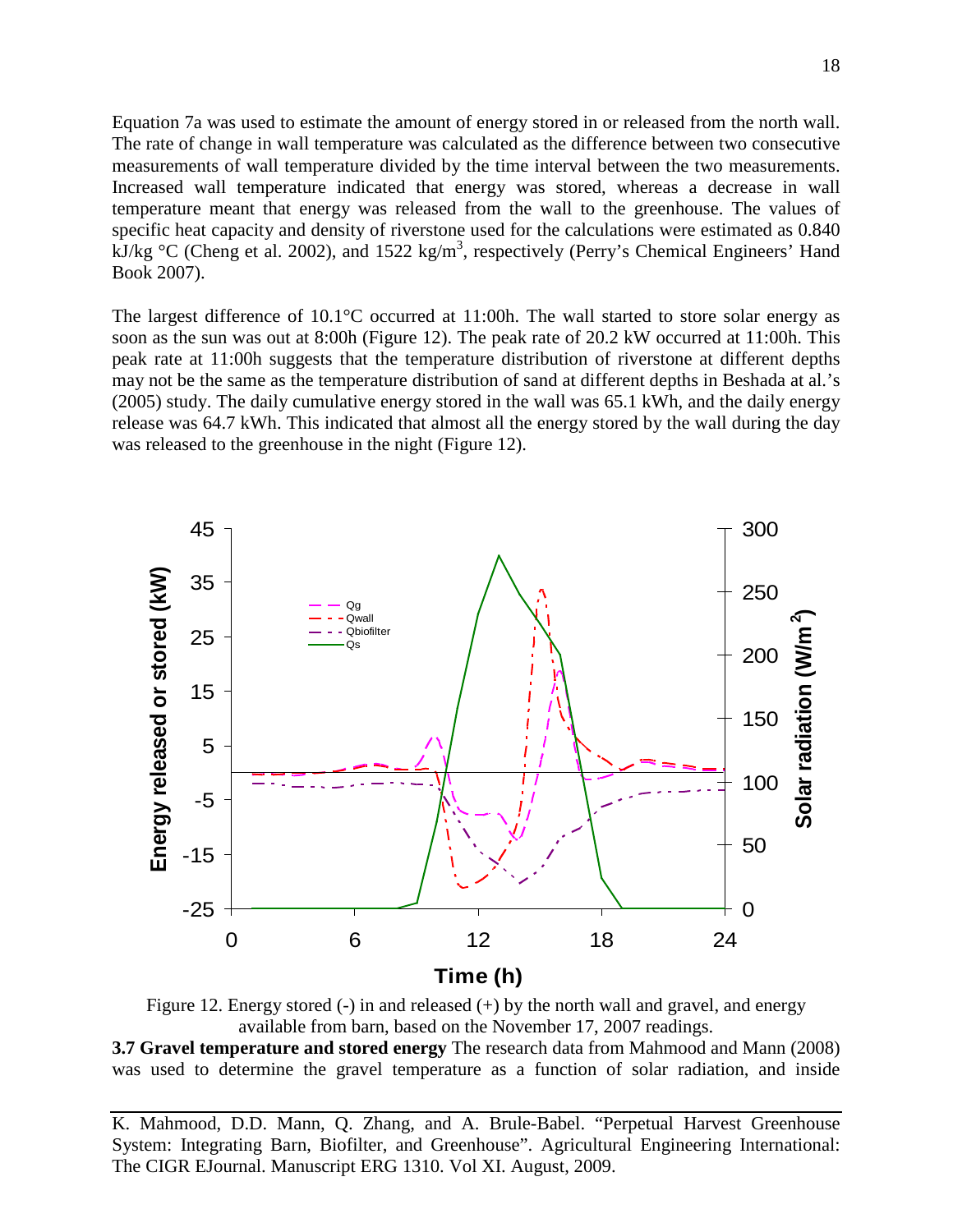temperature. A regression model  $(R^2 = 0.667)$  was developed to determine the gravel temperature:

$$
T_g = 6.34 + 0.499T_i - 0.01965Q_s
$$
 (12)

Where:

 $T_g$  = gravel temperature (°C),

 $T_i$  = inside temperature ( ${}^{\circ}$ C), and

 $Q_s$  = solar radiation (W/m<sup>2</sup>).

The total area of the greenhouse envelope was calculated to be  $100.5 \text{ m}^2$ . Equation 7b was used to calculate the heat stored or released by the gravel floor. The highest temperature of gravel was obtained at 13:00h. The largest difference of 3.46°C occurred at 15:00h. A peak rate of 18.8 kW occurred at 15:00h. According to the regression model, almost all the energy stored by gravel was released at night.

**3.8 Energy available from the barn** Available barn energy was calculated based on the biofilter airflow rate  $(1.4 \text{ m}^3/\text{s})$  and biofilter surface temperature. The barn room connected to the greenhouse was only partially-filled  $\ll$  20 pigs in a room designed for 130 pigs). As a consequence, the heat content of the exhaust air was quite low and the biofilter surface temperature was less than the greenhouse temperature throughout the day. Figure 12 shows that no heat energy was available from the barn on November 17, 2007 to maintain the minimum  $(10^{\circ}$ C) greenhouse temperature. In order to obtain heat energy from the barn, the biofilter surface temperature should always be higher than the greenhouse temperature. It was also noted that barn energy would be wasted during the peak sunny hours (1100- 1500h). During that time, solar energy was sufficient to maintain the required temperature inside the greenhouse. Wasted barn energy could be stored as geothermal energy during the daytime, and introduced into the greenhouse during the night hours.

**3.9 Required Volumetric Flow Rate of the Barn** The main purpose of this calculation was to determine the maximum required volume of barn exhaust leaving the biofilter surface at 15°C to maintain the minimum temperature (10°C) inside the greenhouse.

After substituting the values of  $Q_{cd}$ ,  $Q_{in}$ ,  $Q_{si}$ ,  $\ell_a$ ,  $C_a$ ,  $t_b$ , and  $t_i$  in equation 11, the maximum volumetric flow rate of barn exhaust air required to maintain the minimum greenhouse temperature (10 $^{\circ}$ C) at night time was calculated to be 1.60 m<sup>3</sup>/s.

#### **4 CONCLUSIONS**

K. Mahmood, D.D. Mann, Q. Zhang, and A. Brule-Babel. "Perpetual Harvest Greenhouse System: Integrating Barn, Biofilter, and Greenhouse". Agricultural Engineering International: The CIGR EJournal. Manuscript ERG 1310. Vol XI. August, 2009.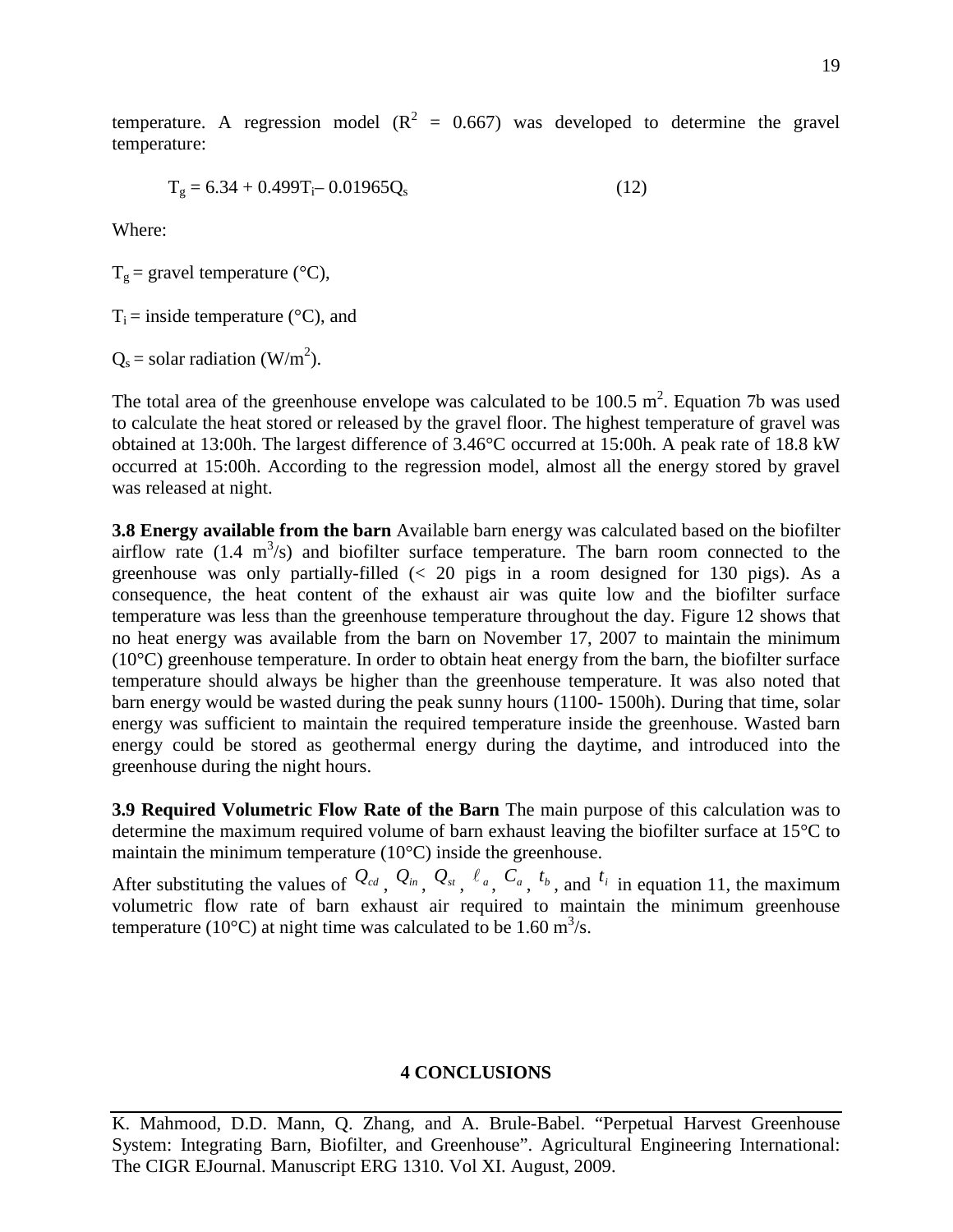- 1.1.The maximum temperature drop along 15.5 m long high density polyethylene pipe (HDPE), insulated by R-20 fibreglass insulation, fluctuated between 1 and 7° C. Wind speed had more influence on the temperature drop than did the outdoor temperature.
- 1.2.The daily average temperature inside the greenhouse was always above 1.5° C even when the daily average outside temperature went below  $-25^{\circ}$  C. When the biofilter booster fan was in service, the greenhouse temperature never went below  $10^{\circ}$  C, even though the outside temperature was -10° C.
- 1.3.Under cold weather conditions, the biofilter surface temperature was higher than the greenhouse floor temperature. Hence, it would be good to put the potted plants on the biofilter surface for maximum heat gain.
- 1.4.In order to obtain heat energy from the barn, the biofilter surface temperature should be higher than the greenhouse temperature. Sufficient amounts of heat energy from the barn could be stored as active heat energy storage in the floor of the greenhouse during the day time, and can be re circulated to the greenhouse environment during the night hours.
- 2. The biofilter hydrogen sulfide  $(H_2S)$  reduction efficiency ranged between 35 and 55%.
- 3. The mean  $CO<sub>2</sub>$  concentration inside the greenhouse varied between 877 and 1536 ppm over the six sampling periods.
- 4.1.Almost all the energy stored by the north wall during the daytime was released to the greenhouse in the night time
- 4.2.According to the regression model, nearly all of the energy absorbed in the gravel during the daytime was released during the night hours.
- 5. In order to keep the minimum greenhouse  $(15m \times 6.7m)$  temperature at  $10^{\circ}$  C on November 17, 2007, the maximum required volumetric flow rate of barn exhaust air at a temperature of  $15^{\circ}$  C is  $1.60 \text{m}^3/\text{s}$ .

### **5 ACKNOWLEDGEMENTS**

The authors acknowledge Manitoba Hydro and Manitoba Conservation's Sustainable Development Innovation Fund (SDIF) for funding this project. We also acknowledge the technical assistance of Dale Bourns, Gerry Woods, Matt McDonald, Robert Lavallee and Perry Klassen in constructing and instrumenting the system.

#### **6 REFERENCES**

- Allen, L.H. 1990. Plant responses to rising carbon dioxide and potential interaction with air pollutants. Journal of Environmental Quality 19: 15-34.
- ASAE Standards. 2003. S358.2. Moisture Measurement. St. Joseph: ASAE.
- Badescu, V. 2002. First and second law analysis of a solar assisted heat pump based heating system. Energy Conversion and Management 43: 2539–2552.
- Beshada, E., Q. Zhang, and R. Boris. 2006. Winter performance of a solar energy greenhouse in southern Manitoba. Canadian Biosystems Engineering. 48: 5.1-5.8.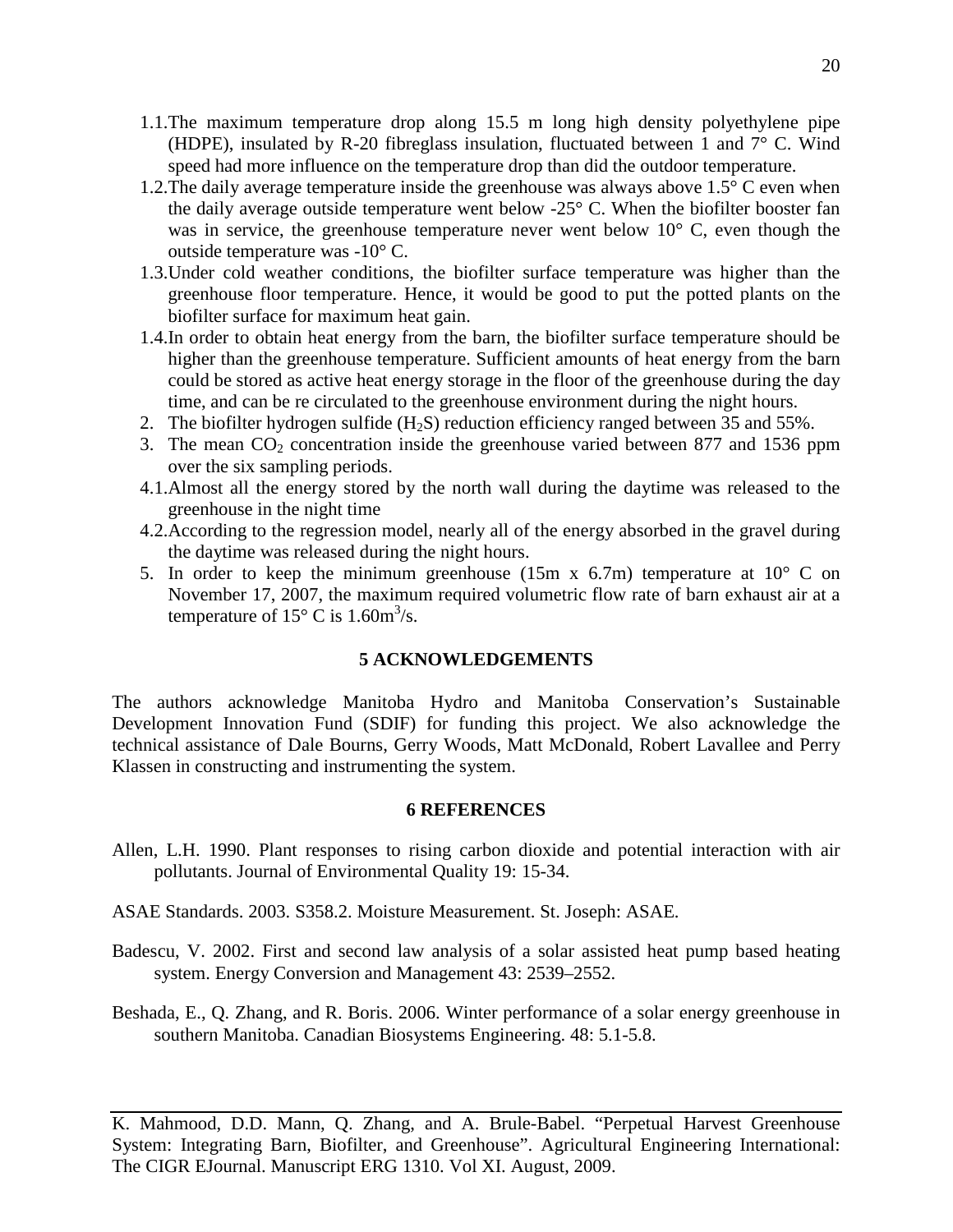- Beshada, E. and Q. Zhang. 2006. Optimizing the design of solar energy greenhouses. Canadian Society for Biological Engineering 06-108.
- Burgess, J.E., S.A. Parsons and R.M. Stuetz. 2001. Developments in odour control and waste gas treatment biotechnology: a review, Biotechnology Advances-Elsevier 19: 35–63.
- Campbell, W.J., Allen, L.H., Jr, Bowes, G. 1988. Effects of CO2 concentration on rubisco activity, amount, and photosynthesis in soybean leaves. Plant Physiology 88:1310-1316.
- Cermak, S.C., T.A. Isbell, J.E. Isbell, G.G. Ackerman, B.A. Lowery and A.B. Deppe. 2005. Batch drying of cuphea seeds. Industrial Crops and Products 21, 354–459.
- Chaudhary, D.S., S. Vigneswaran, H.H. Ngo, W.G. Shim and H. Moon. 2003. Biofilter in water and wastewater treatment, Korean Journal of Chemical Engineering. 20(6): 1054–1065.
- Cheng, Wen-Hsi, M.S. Chou, W.S. Lee and B.J. Huang 2002. Applications of Low-Temperature Regenerative Thermal Oxidizers to Treat Volatile Organic Compounds. Journal of Environmental Engineering 128 (4):313-319.
- Devinny, J.S., M.A. Deshusses and T.S. Webster. 1999. Biofiltration for Air Pollution Control. Lewis Publishers, NY.
- Groninger, J.W., Seiler, J.R., Zedaker, S.M., Berrang, P.C. 1996. Photosynthetic response of loblolly pine and sweetgum seedling stands to elevated carbon dioxide, water stress, and nitrogen level. Canadian Journal for Forest Research 26, 95–102.
- Hand, D.W., G. Slack and D.G. Sweeney. 1981. Lettuce crop responses to controlled levels of CO2 enrichment. Reports of the Glasshouse Crops Research Institute, 58.
- Hand, D.W. and R.W. Soffe. 1971. Light-modulated temperature control and the response of greenhouse tomatoes to different CO, regimes. Journal of Horticultural Science. 46: 381- 396.
- Hartung, E., T. Jungbluth and W. Buscher. 2001. Reduction of ammonia and odour emissions from a piggery with biofilters. American Society of Agricultural Engineers 44(1): 113-118.
- Hinklenton, P.R. 1988. CO2 enrichment in the greenhouse, principles and practice. Portland, OR, USA. Timber Press.
- Idso, S.B., B.A. Kimball, M.G. Anderson and J.R. Mauney. 1987. Effects of atmospheric CO2 enrichment on plant growth: the interactive role of air temperature Agriculture Ecosystems and Environment 20: 1-10.
- Israel, D.W., T.W. Rufty and J.D. Cure. 1990. Nitrogen and phosphorus nutritional interactions in a CO2-enriched environment. Journal of Plant Nutrition 13: 1419-1433.

K. Mahmood, D.D. Mann, Q. Zhang, and A. Brule-Babel. "Perpetual Harvest Greenhouse System: Integrating Barn, Biofilter, and Greenhouse". Agricultural Engineering International: The CIGR EJournal. Manuscript ERG 1310. Vol XI. August, 2009.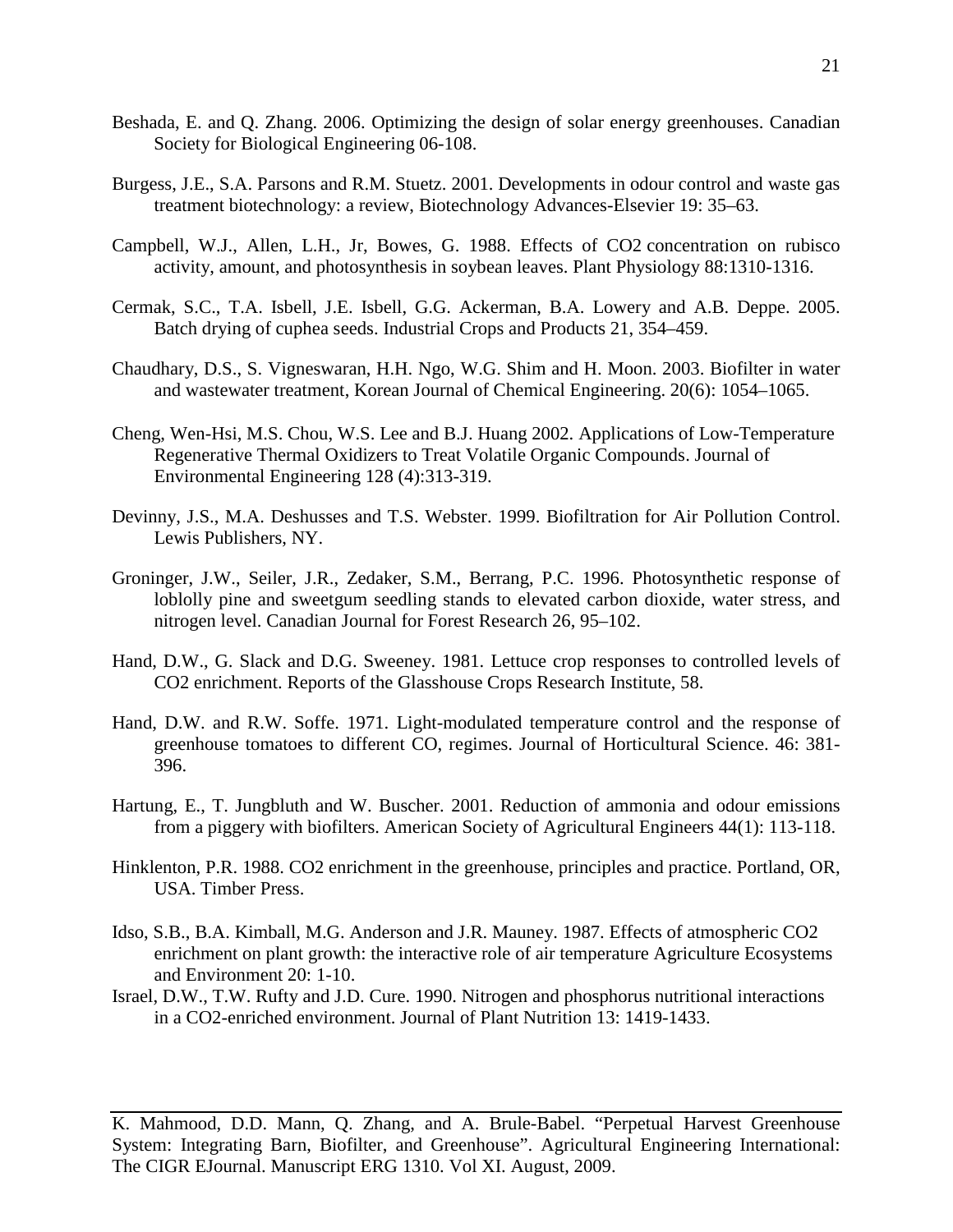- Janni, A.K., W.J. Maier, T.H. Kuehn, B.B. Bridges, D. Vesley and M.A. Nellis. 1998. Evaluation of biofiltration of air, an innovative air pollution control technology. 880-TRP. Minneapolis, Minnesota: Minnesota Building Research Centre, University of Minesota.
- Kennes, C. and M.C. Veiga. 2001. Bioreactors for Waste Gas Treatment. Kluwer Academic Publishers, Dordrecht, The Netherlands 47–98.
- Kimball, B.A. 1986. Influence of elevated CO2 on crop yield. In: Enoch, H. Z. & Kimball, B. A. (eds), Carbon Dioxide Enrichment of Greenhouse Crops. Volume II: Physiology, Yield and Economics, Boca Raton, FL, USA. CRC-Press Inc., pp. 105–115.
- Mahmood, K. and D.D. Mann. 2008. Potential heat storage in the floor of an integrated barnbiofilter-greenhouse system. International Conference on Agricultural Engineering. Crete, Greece. June, 2008.
- Manitoba Hydro 2005. Agriculturel energy distribution.
- Mann, D.D., J.C. DeBruyn and Q. Zhang. 2002. Design and Evaluation of an open biofilter for treatment of odour from swine barns during sub-zero ambient temperatures. Canadian Biosystems Engineering 44(6): 21-26.
- Mortensen, L.M. 1987. Review: CO2 enrichment in greenhouses. Crop responses. Scientia. Horticulturae 33: 1-25.
- Mortensen, L.M. 1992. Effects of ozone concentration on growth of tomato at various light, air humidity and carbon dioxide levels. Scientia Horticulturae 49: 17-24.
- Nicolai, R. and K. Janni. 1998. Biofiltration-technology for odour reduction from swine buildings. MN 55108. Minneapolis, Minnesota: Biosystems and Agricultural Engineering Department, University of Minesota.
- Ozturk, H.H. 2005. Experimental evaluation of energy and exergy efficiency of a seasonal latent heat storage system for greenhouse heating. Energy Conversion and Management 46: 1523–1542.
- Peet, M.M. and D.H. Willits. 1987. Greenhouse CO2 enrichment alternatives: Effects of increasing concentration or duration of enrichment on cucumber yield. Journal of the American Society for Horticultural Science. 112(2):236-241.
- Peet, M.M. and D.H. Willits. 1984. CO2 enrichment of greenhouse tomatoes using a closed loop heat storage: Interactions with cultivar and level of nitrogen supply. Scientia Horticulturae 24(1):21-32.
- Perry's chemical engineers' handbook. 7th ed., Edited by Don W. Green; James O. Maloney. New York: McGraw-Hill, 1997.

K. Mahmood, D.D. Mann, Q. Zhang, and A. Brule-Babel. "Perpetual Harvest Greenhouse System: Integrating Barn, Biofilter, and Greenhouse". Agricultural Engineering International: The CIGR EJournal. Manuscript ERG 1310. Vol XI. August, 2009.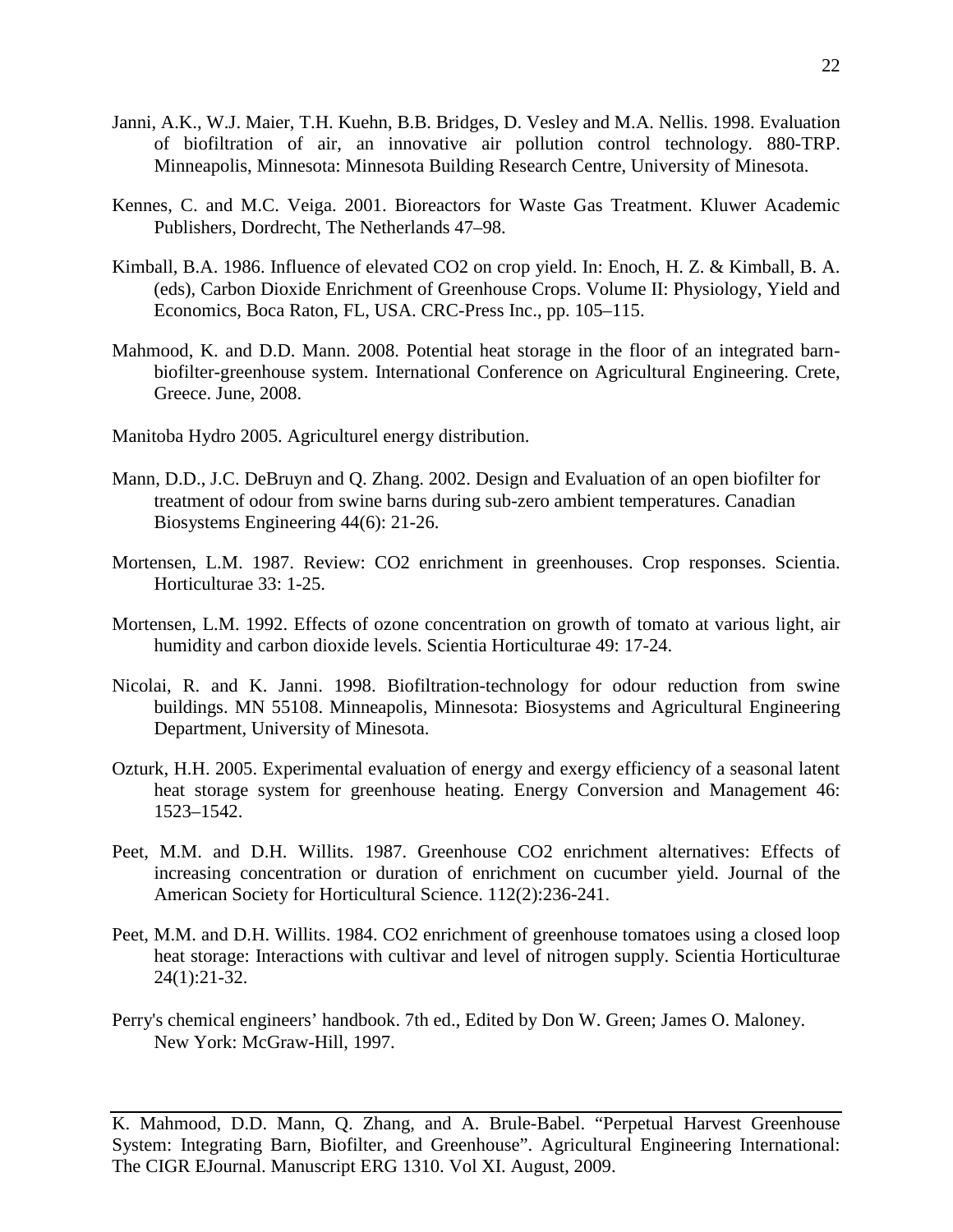- Phippen, W.B., T.A. Isbell and M.E. Phippen. 2006. Total seed oil and fatty acid methyl ester contents of Cuphea accessions. Industrial Crops and Products 24, 52–59.
- Reinert, R.A., G. Eason and J. Barton. 1997. Growth and fruiting of tomato as influenced by elevated carbon dioxide and ozone. New Phytologist 137(3): 411-420.
- Robertson, D.S. 2006. Health effects of increase in concentration of carbon dioxide in the atmosphere. CURRENT SCIENCE 90(12): 1607-1609.
- Rodgers, A., D.J. Allen, P.A. Davey, P.B. Morgan, E.A. Ainswoth, C.J. Bernacchi, G. Cornic, O. Dermody, F.G. Dohleman, E.A. Heaton, J. Mahoney, E.H. Zhu, X-G. Delucia, D. R. Ort and P.S. Long. 2004. Leaf photosynthesis and carbohydrate dynamics of soybeans grown throughout their life-cycle under free-air carbon dioxide enrichment. Plant, Cell and Environment 27, 449–458.
- Schapendonk, A.H.C.M., M. van Oijen, P. Dijkstra, C.S. Pot, W.J.R.M. Jordi and G.M. Stoopen. 2000. Effects of elevated CO2 concentration on photosynthetic acclimation and productivity of two potato cultivars grown in open-top chambers. Australian Journal of Plant Physiology 27, 1119–1130.
- Slack, G. 1986. CO2 enrichment of tomato crops. . In: Enoch, H. Z. & Kimball, B. A. (eds), Carbon Dioxide Enrichment of Greenhouse Crops. Volume II: Physiology, Yield and Economics, Boca Raton, FL, USA. CRC-Press Inc., pp. 151-163.
- Sionit, N., B.R. Strain and E.P. Flint. 1987a. Interaction of temperature and CO2 enrichment on soybean: growth and dry matter partitioning. Canadian Journal of Plant Science 67: 59-67.
- Sionit, N., B.R. Strain and E.P. Flint. 1987b. Interaction of temperature and CO2 enrichment on soybean: photosynthesis and seed yield. Canadian Journal of Plant Science 67: 629-636.
- Sionit, N., B.R. Strain and H.A. Beckford. 1981. Environmental controls on the growth and yield of okra 1. effects of temperature and of CO2 enrichment at cool temperature. Crop Science 21: 885-888.
- Tisserat, B., 2002. Influence of ultrahigh carbon dioxide levels on growth and orphogenesis of Lamiaceae species in soil. Journal of Herbs, Spices and Medicinal Plants 9, 81–89.
- Tisserat, B. and S.F. Vaughn. 2003. Ultrahigh CO2 levels enhance loblolly pine seedling growth, morphogenesis and secondary metabolism. HortScience 38, 1083–1085.
- Tiwari, G.N. 2003. Greenhouse technology for controlled environment. India: Narosa Publishing House.
- Willits, D.H. and M.M. Peet. 1989. Predicting yield responses to different CO2 enrichment schemes: cucumbers and tomatoes. Agricultural and Forest Meteorology, 44: 275-293.

K. Mahmood, D.D. Mann, Q. Zhang, and A. Brule-Babel. "Perpetual Harvest Greenhouse System: Integrating Barn, Biofilter, and Greenhouse". Agricultural Engineering International: The CIGR EJournal. Manuscript ERG 1310. Vol XI. August, 2009.